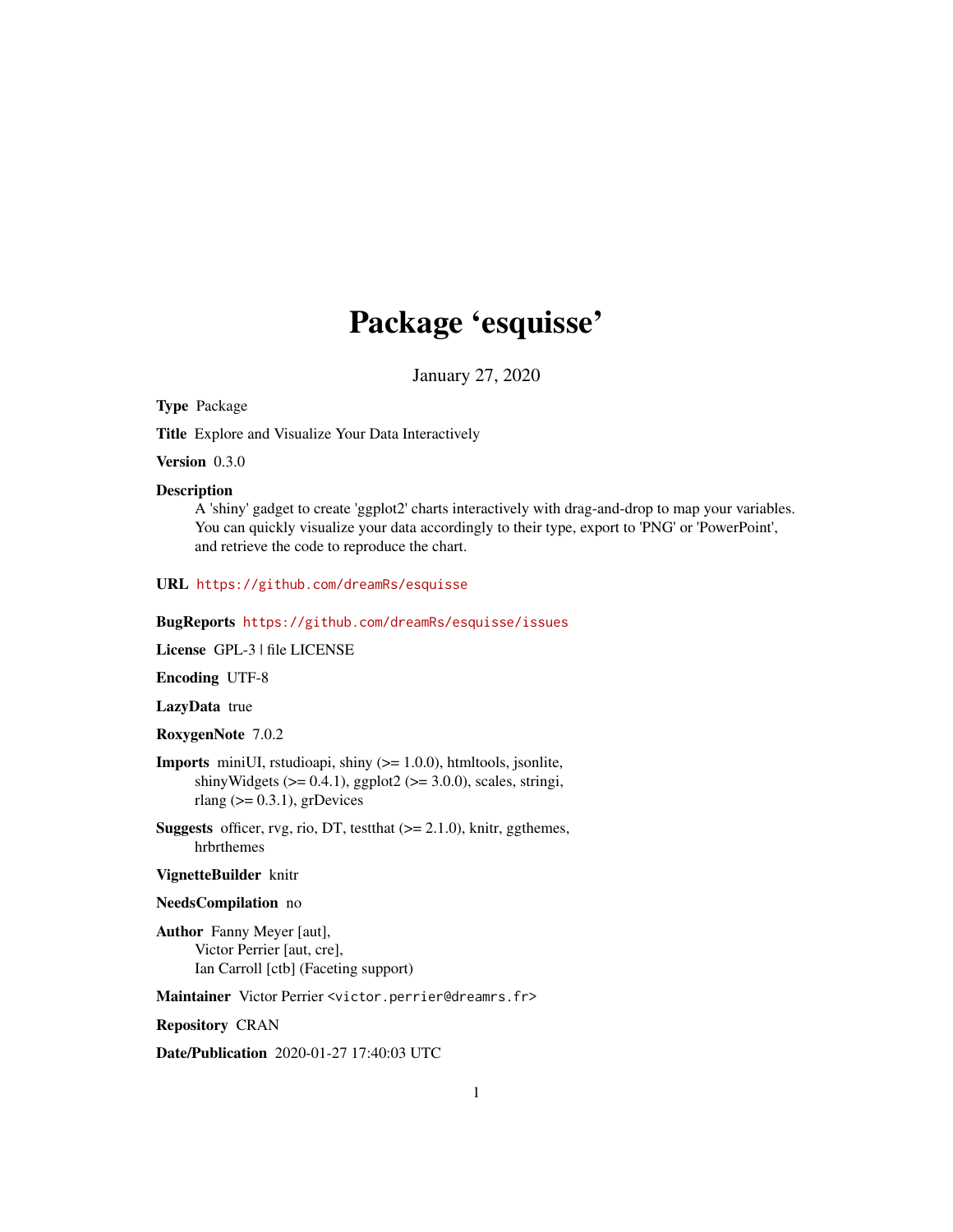## <span id="page-1-0"></span>R topics documented:

| Index | 36 |
|-------|----|

build\_aes *Build aesthetics to use in a plot*

#### Description

Build aesthetics to use in a plot

#### Usage

```
build_aes(data, ..., .list = NULL, geom = NULL)
```
#### Arguments

| data                    | Data to use in the plot.                                |
|-------------------------|---------------------------------------------------------|
| $\cdot$ $\cdot$ $\cdot$ | Named list of aesthetics.                               |
| .list                   | Alternative to to use a preexisting named list.         |
| geom                    | Geom to use, according to the geom aesthetics may vary. |

#### Value

An expression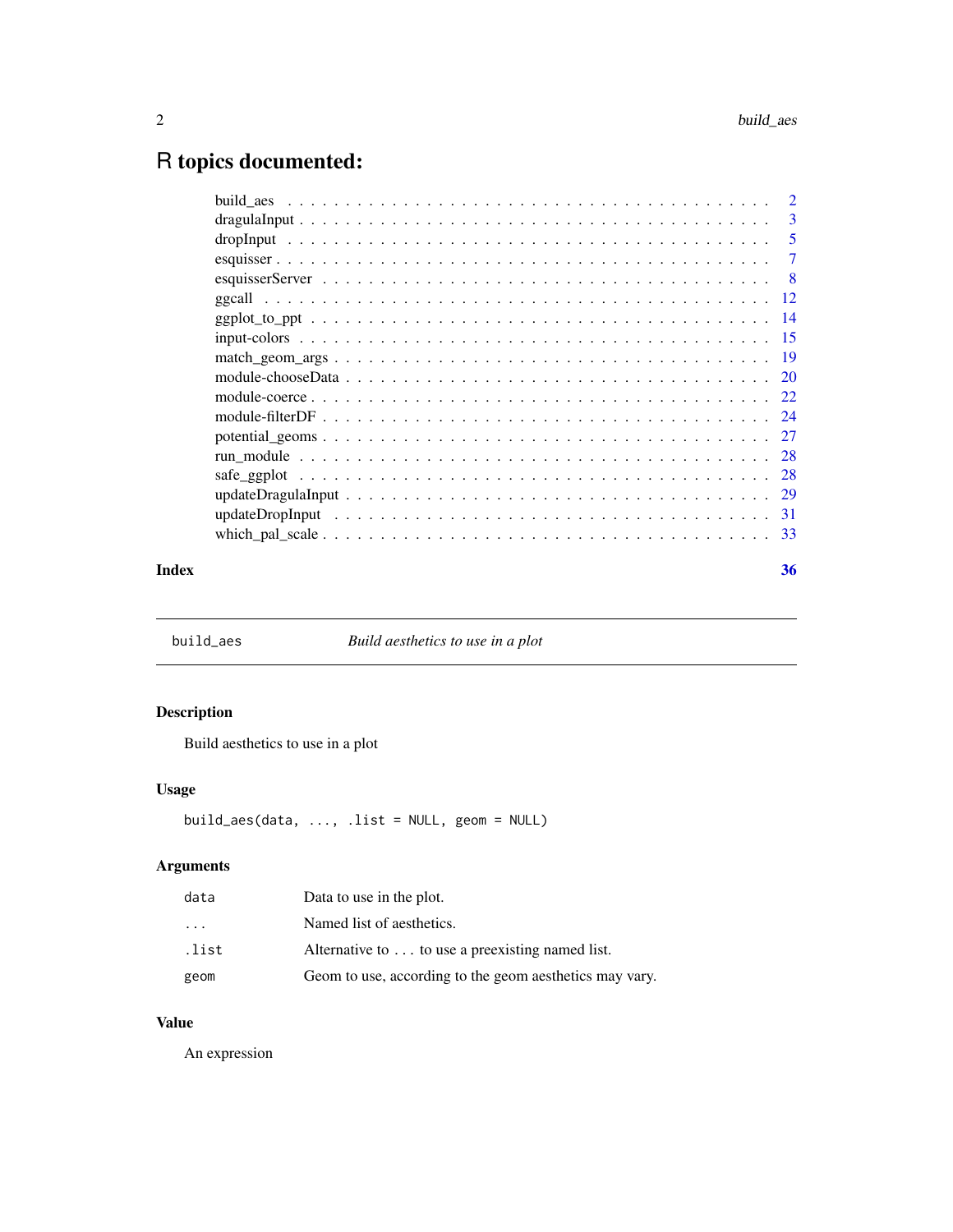#### <span id="page-2-0"></span>dragulaInput 3

#### Examples

```
# Classic
build_aes(iris, x = "Sepal.Width")
build_aes(iris, x = "Sepal.Width", y = "Sepal.Width")
# Explicit geom : no change
build_aes(iris, x = "Species", geom = "bar")
# Little trick if data is count data
df <- data.frame(
 LET = c("A", "B"),
 VAL = c(4, 7)\lambdabuild_aes(df, x = "LET", y = "VAL", geom = "bar")
# e.g. :
library(ggplot2)
ggplot(df) +
 build_aes(df, x = "LET", y = "VAL", geom = "bar") +
  geom_bar()
```
dragulaInput *Drag And Drop Input Widget*

#### Description

Drag And Drop Input Widget

#### Usage

```
dragulaInput(
  inputId,
  sourceLabel,
  targetsLabels,
  targetsIds = NULL,
  choices = NULL,
  choiceNames = NULL,
  choiceValues = NULL,
  status = "primary",
  replace = FALSE,
 badge = TRUE,
 dragulaOpts = list(),
 boxStyle = NULL,
 width = NULL,
 height = "200px")
```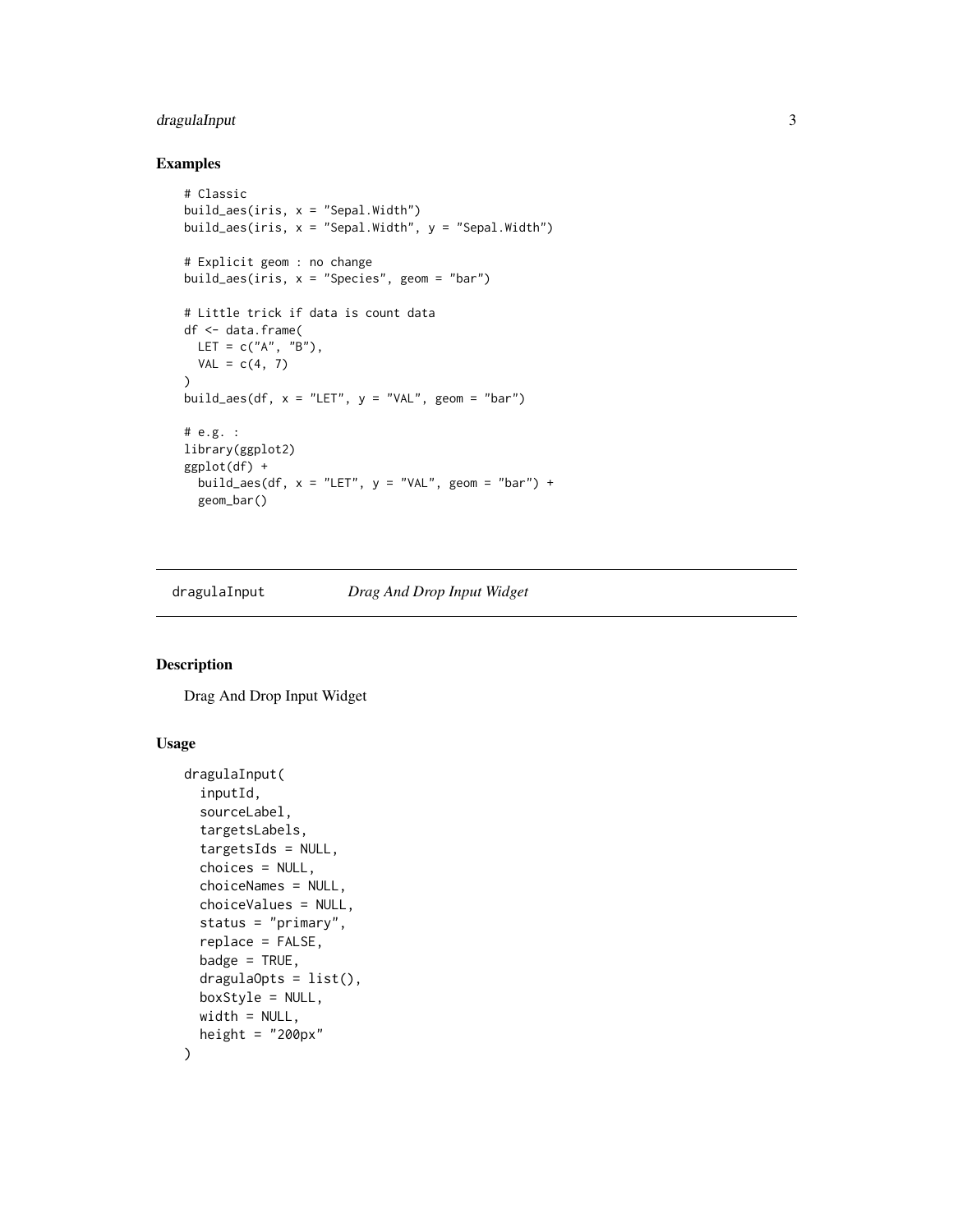#### <span id="page-3-0"></span>Arguments

| inputId                   | The input slot that will be used to access the value.                                                                                                                                                                                                                                                                                                                                                                                                                                                                                   |
|---------------------------|-----------------------------------------------------------------------------------------------------------------------------------------------------------------------------------------------------------------------------------------------------------------------------------------------------------------------------------------------------------------------------------------------------------------------------------------------------------------------------------------------------------------------------------------|
| sourceLabel               | Label display in the source box                                                                                                                                                                                                                                                                                                                                                                                                                                                                                                         |
| targetsLabels             | Labels for each target element.                                                                                                                                                                                                                                                                                                                                                                                                                                                                                                         |
| targetsIds                | Ids for retrieving values server-side, if NULL, the default, targetsLabels are<br>used after removing all not-alphanumeric characters.                                                                                                                                                                                                                                                                                                                                                                                                  |
| choices                   | List of values to select from (if elements of the list are named then that name<br>rather than the value is displayed to the user). If this argument is provided, then<br>choiceNames and choiceValues must not be provided, and vice-versa. The<br>values should be strings; other types (such as logicals and numbers) will be<br>coerced to strings.                                                                                                                                                                                 |
| choiceNames, choiceValues |                                                                                                                                                                                                                                                                                                                                                                                                                                                                                                                                         |
|                           | List of names and values, respectively, that are displayed to the user in the app<br>and correspond to the each choice (for this reason, choiceNames and choiceVal-<br>ues must have the same length). If either of these arguments is provided, then<br>the other must be provided and choices must not be provided. The advantage<br>of using both of these over a named list for choices is that choiceNames allows<br>any type of UI object to be passed through (tag objects, icons, HTML code, ),<br>instead of just simple text. |
| status                    | If choices are displayed into a Bootstrap label, you can use Bootstrap status to<br>color them, or NULL.                                                                                                                                                                                                                                                                                                                                                                                                                                |
| replace                   | When a choice is dragged in a target container already containing a choice, does<br>the later be replaced by the new one?                                                                                                                                                                                                                                                                                                                                                                                                               |
| badge                     | Displays choices inside a Bootstrap badge. Use FALSE if you want to pass cus-<br>tom appearance with choiceNames.                                                                                                                                                                                                                                                                                                                                                                                                                       |
| dragulaOpts               | Options passed to dragula JS library.                                                                                                                                                                                                                                                                                                                                                                                                                                                                                                   |
| boxStyle                  | CSS style string to customize source and target container.                                                                                                                                                                                                                                                                                                                                                                                                                                                                              |
| width                     | Width of the input.                                                                                                                                                                                                                                                                                                                                                                                                                                                                                                                     |
| height                    | Height of each boxes, the total input height is this parameter $X$ 2.                                                                                                                                                                                                                                                                                                                                                                                                                                                                   |
|                           |                                                                                                                                                                                                                                                                                                                                                                                                                                                                                                                                         |

### Value

a UI definition

#### Note

The output server-side is a list with two slots: source and targets.

#### See Also

[updateDragulaInput](#page-28-1) to update choices server-side.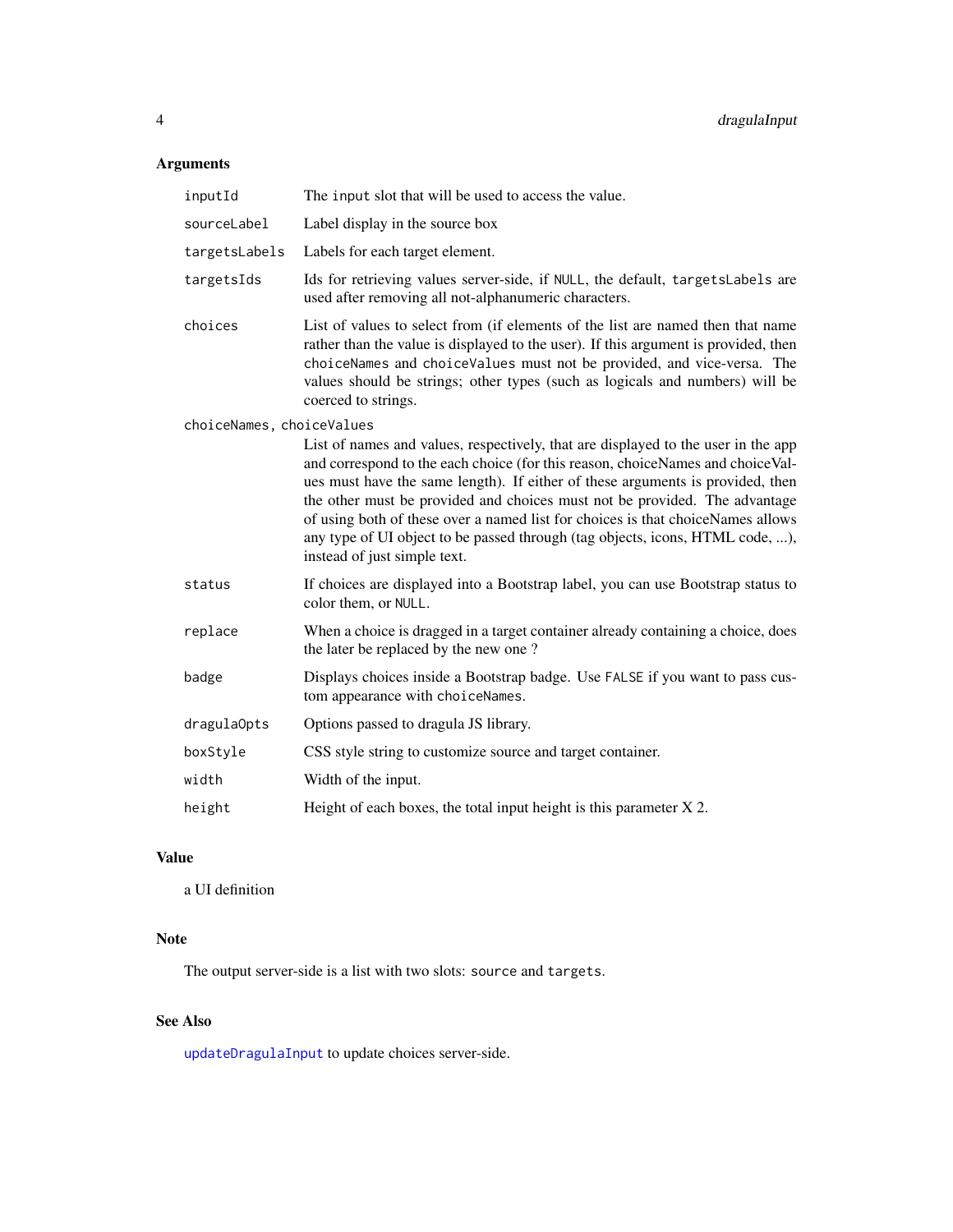#### <span id="page-4-0"></span>dropInput 55 to 55 and 55 and 55 and 55 and 55 and 55 and 55 and 55 and 55 and 55 and 55 and 55 and 55 and 55 and 55 and 55 and 55 and 55 and 55 and 55 and 55 and 55 and 55 and 55 and 55 and 55 and 55 and 55 and 55 and 55

#### Examples

```
if (interactive()) {
library("shiny")
library("esquisse")
ui <- fluidPage(
  tags$h2("Demo dragulaInput"),
  tags$br(),
  dragulaInput(
    inputId = "dad",
   sourceLabel = "Source",
   targetsLabels = c("Target 1", "Target 2"),
   choices = names(iris),
   width = "400px"),
  verbatimTextOutput(outputId = "result")
\lambdaserver <- function(input, output, session) {
  output$result <- renderPrint(str(input$dad))
}
shinyApp(ui = ui, server = server)
}
```
<span id="page-4-1"></span>

dropInput *Dropdown Input*

#### Description

A dropdown menu for selecting a value.

#### Usage

```
dropInput(
  inputId,
  choicesNames,
 choicesValues,
  selected = NULL,
  dropUp = FALSE,
  dropWidth = NULL,
  dropMaxHeight = NULL,
```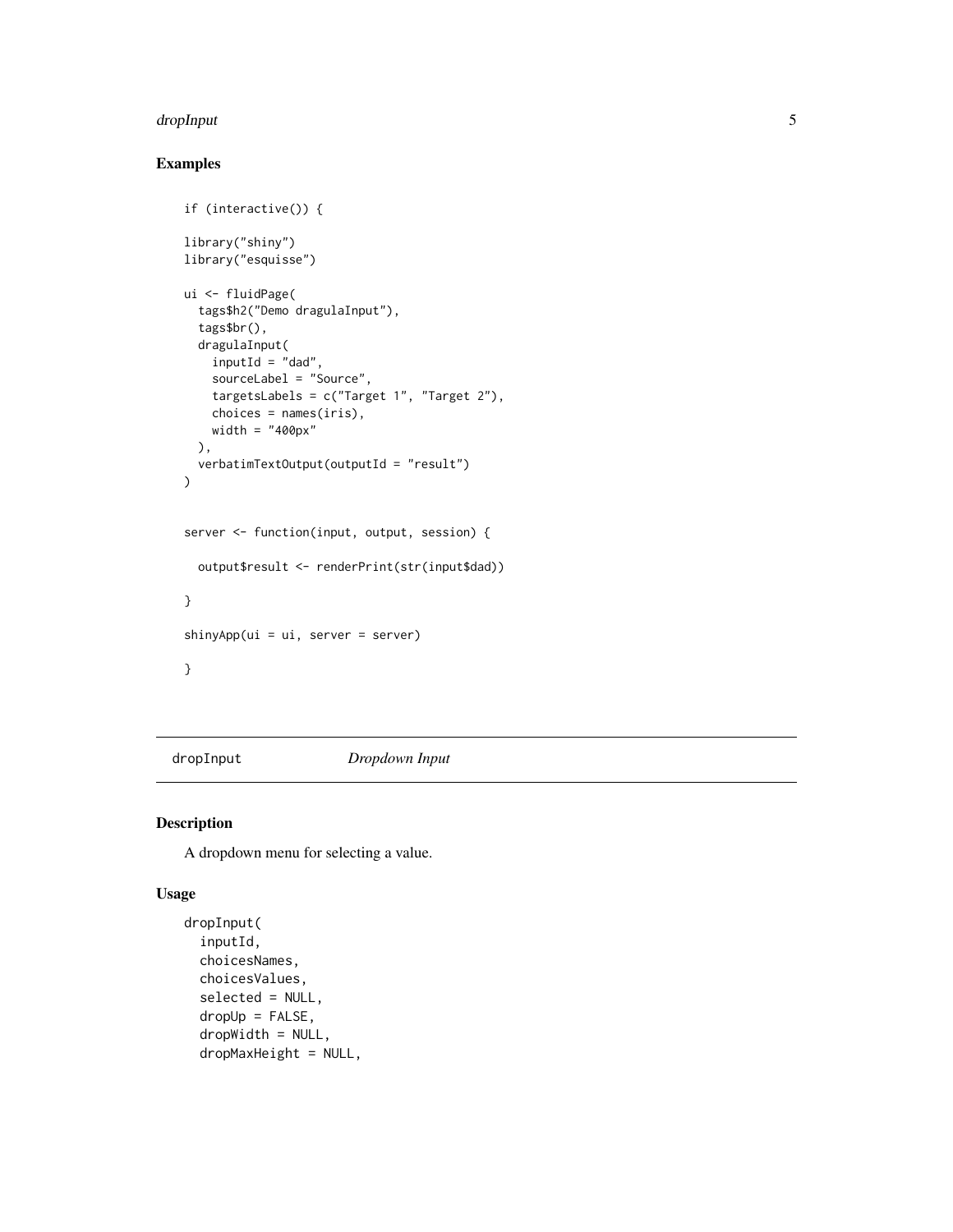```
dropPreScrollable = FALSE,
 btnClass = "btn-link",
 width = NULL\lambda
```
#### Arguments

| inputId           | The input slot that will be used to access the value.                                                                           |
|-------------------|---------------------------------------------------------------------------------------------------------------------------------|
| choicesNames      | A taglist of HTML tags to show in the dropdown menu.                                                                            |
| choicesValues     | Vector corresponding to choices Names for retrieving values server-side.                                                        |
| selected          | The initial selected value, must be an element of choices Values, default to the<br>first item of choices Values.               |
| dropUp            | Open the menu above the button rather than below.                                                                               |
| dropWidth         | Width of the dropdown menu.                                                                                                     |
| dropMaxHeight     | Maximal height for the menu.                                                                                                    |
| dropPreScrollable |                                                                                                                                 |
|                   | Force scroll bar to appear in the menu.                                                                                         |
| btnClass          | Class for buttons in dropdown menu, default is "btn-link", you can use for<br>example "btn-default" to display regular buttons. |
| width             | The width of the input.                                                                                                         |
|                   |                                                                                                                                 |

#### See Also

[updateDropInput](#page-30-1)

```
if (interactive()) {
 library(shiny)
 library(esquisse)
 ui <- fluidPage(
   tags$h2("Drop Input"),
   dropInput(
     inputId = "mydrop",choicesNames = tagList(
       list(icon("home"), style = "width: 100px;"),
       list(icon("flash"), style = "width: 100px;"),
       list(icon("cogs"), style = "width: 100px;"),
       list(icon("fire"), style = "width: 100px;"),
       list(icon("users"), style = "width: 100px;"),list(icon("info"), style = "width: 100px;")
     ),
      choicesValues = c("home", "flash", "cogs",
                        "fire", "users", "info"),
     dropWidth = "220px"
   ),
```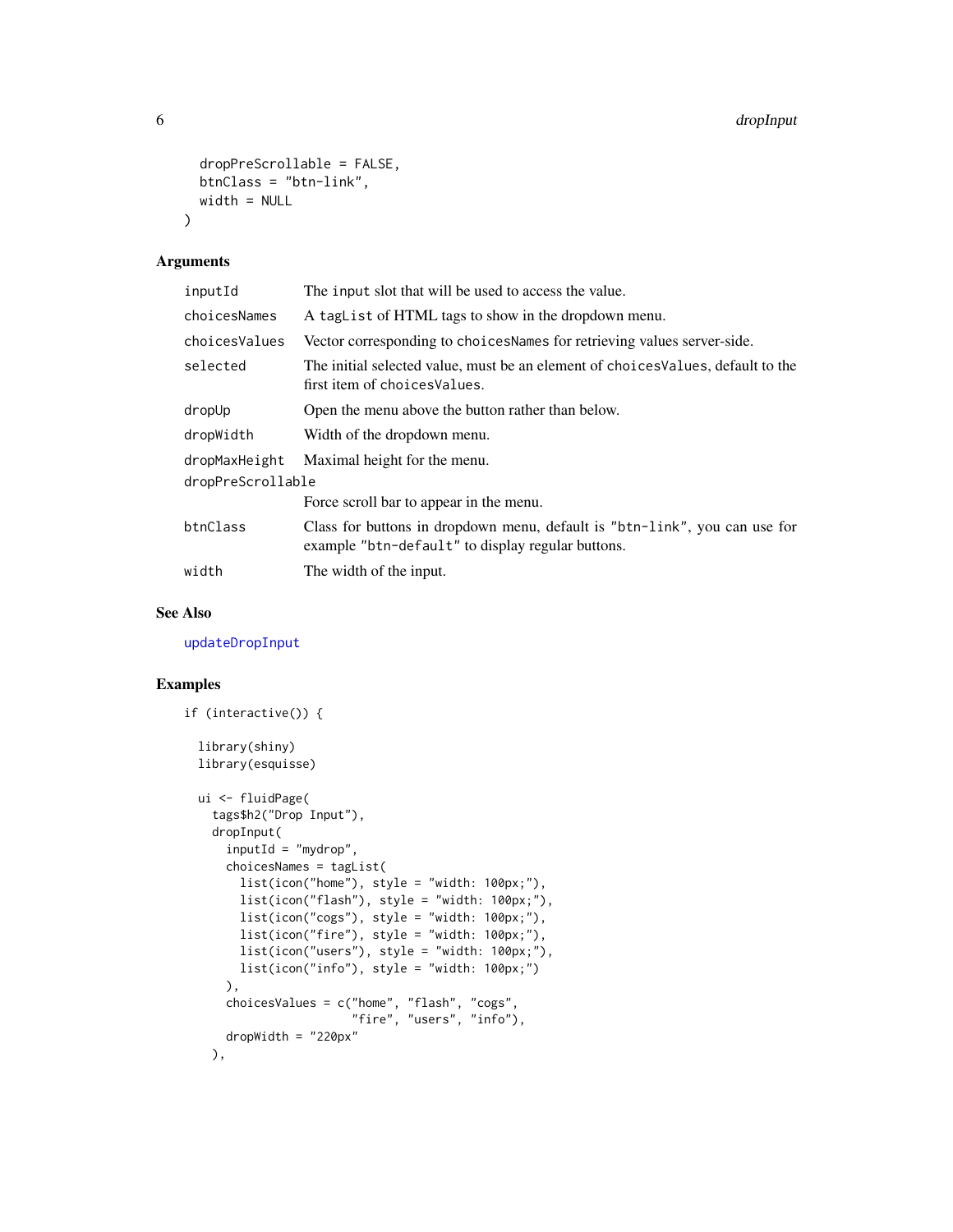#### <span id="page-6-0"></span>esquisser 7

```
verbatimTextOutput(outputId = "res")
  \mathcal{L}server <- function(input, output, session) {
    output$res <- renderPrint({
      input$mydrop
    })
  }
  shinyApp(ui, server)
}
```
#### esquisser *An add-in to easily create plots with ggplot2*

#### Description

An add-in to easily create plots with ggplot2

#### Usage

```
esquisser(
  data = NULL,
  coerce_vars = getOption(x = "esquisse.coerceVars", default = TRUE),
 disable_filters = getOption(x = "esquisse.disable_filters", default = FALSE),
 viewer = getOption(x = "esquisse.viewer", default = "dialog")
\mathcal{L}
```
#### Arguments

| data            | a data frame, you can pass a data frame explicitly to the function, otherwise<br>you'll have to choose one in global environment. |  |
|-----------------|-----------------------------------------------------------------------------------------------------------------------------------|--|
| coerce_vars     | If TRUE allow to coerce variables to different type when selecting data.                                                          |  |
| disable_filters |                                                                                                                                   |  |
|                 | Logical. Disable the menu allowing to filter data used.                                                                           |  |
| viewer          | Where to display the gadget: "dialog", "pane" or "browser" (see viewer).                                                          |  |

#### Value

code to reproduce chart.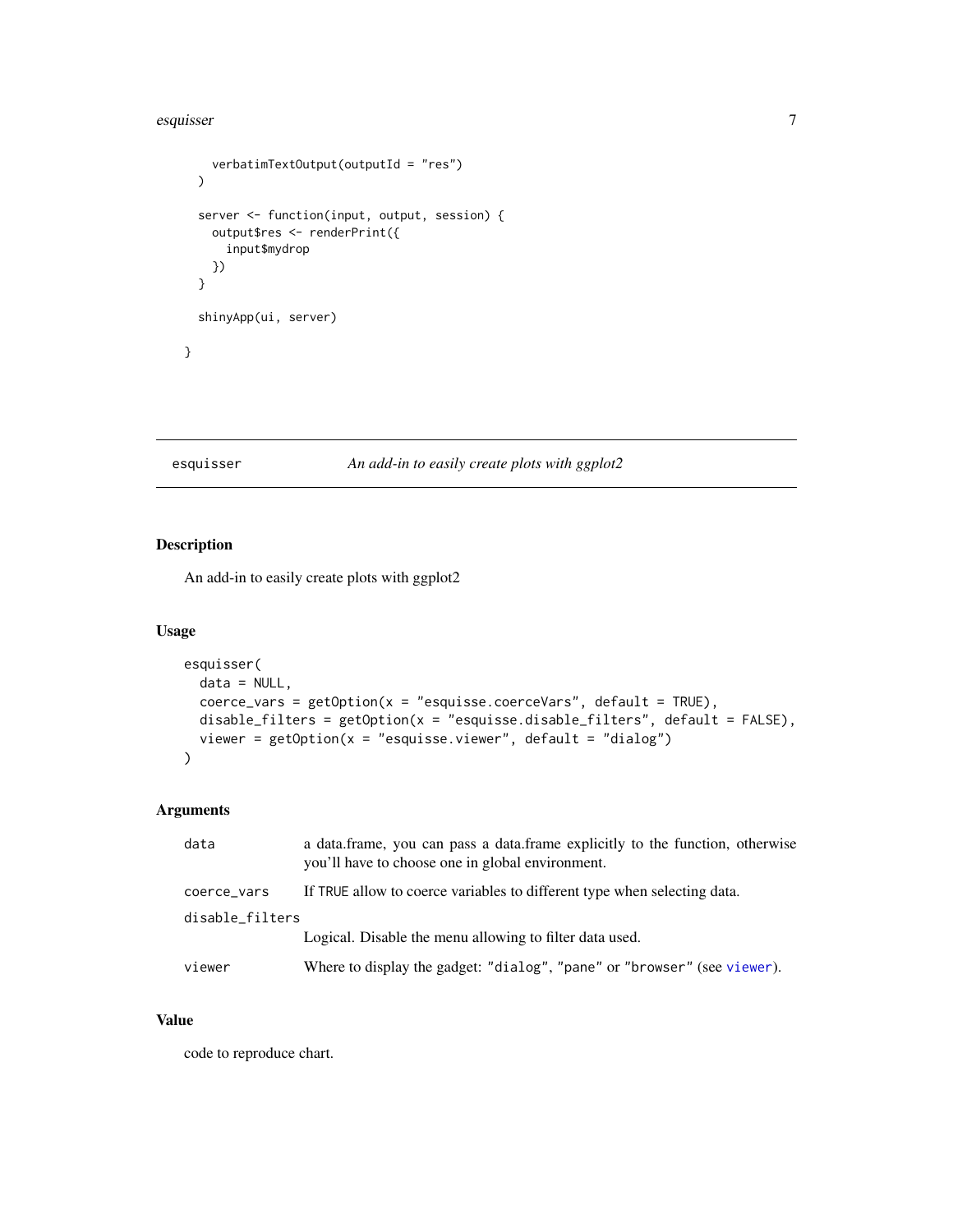#### Examples

```
if (interactive()) {
# Launch with :
esquisser(iris)
# If in RStudio it will be launched by default in dialog window
# If not, it will be launched in browser
# Launch esquisse in browser :
esquisser(iris, viewer = "browser")
# You can set this option in .Rprofile :
options("esquisse.viewer" = "viewer")
# or
options("esquisse.viewer" = "browser")
# esquisse use shiny::runApp
# see ?shiny::runApp to see options
# available, example to use custom port:
options("shiny.port" = 8080)
esquisser(iris, viewer = "browser")
}
```
esquisserServer *Esquisse Shiny module*

#### Description

Launch esquisse in a classic Shiny app.

#### Usage

```
esquisserServer(
  input,
 output,
 session,
 data = NULL,dataModule = c("GlobalEnv", "ImportFile"),
  sizeDataModule = "m"
)
esquisserUI(
  id,
 header = TRUE,
 container = esquisseContainer(),
  choose_data = TRUE,
  insert_code = FALSE,
```
<span id="page-7-0"></span>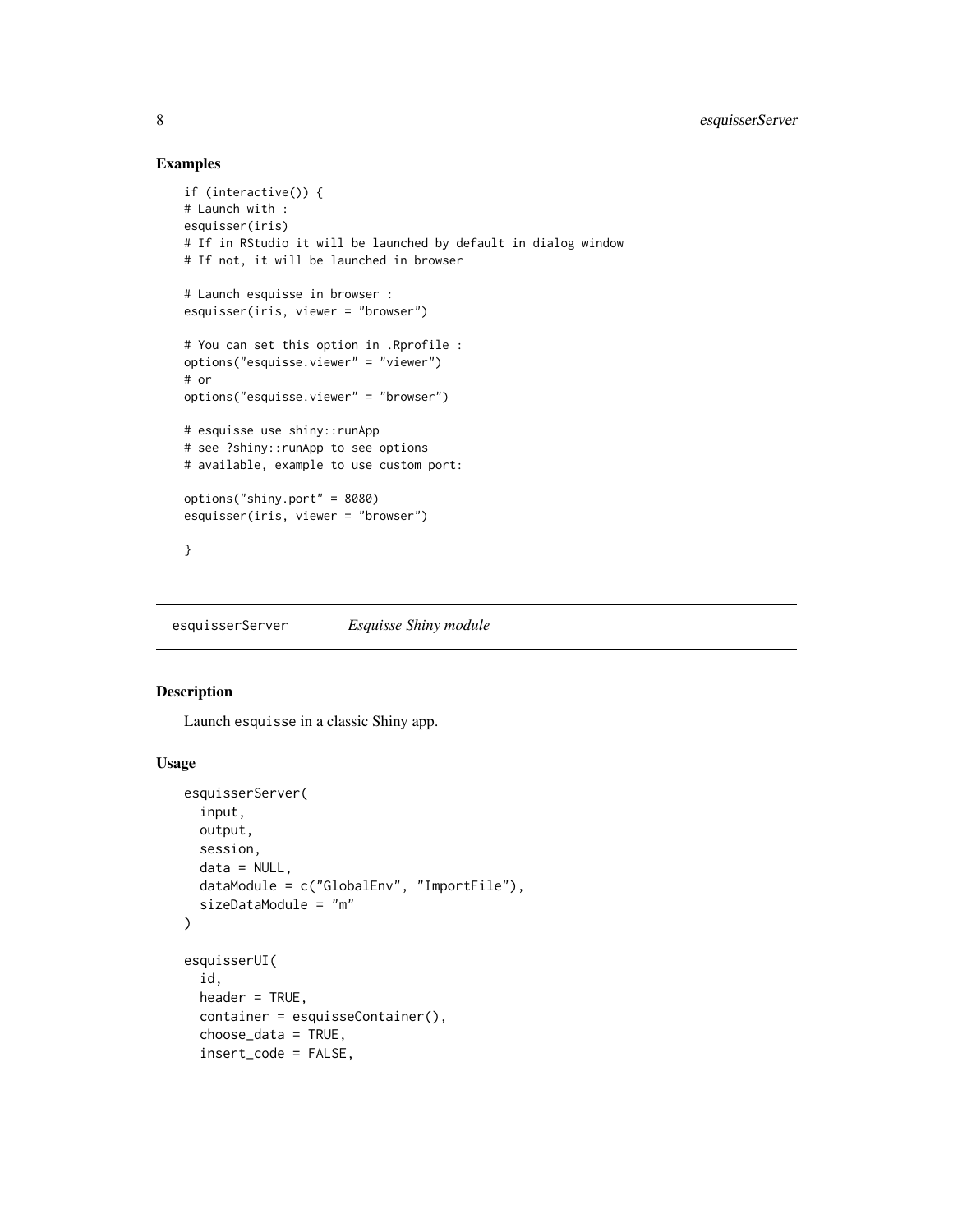#### <span id="page-8-0"></span>esquisserServer 9

```
disable_filters = FALSE
\mathcal{L}esquisseContainer(width = "100%", height = "700px", fixed = FALSE)
```
#### Arguments

| input, output, session |                                                                                                                                                                                                                                    |  |
|------------------------|------------------------------------------------------------------------------------------------------------------------------------------------------------------------------------------------------------------------------------|--|
|                        | Standards shiny server arguments.                                                                                                                                                                                                  |  |
| data                   | A reactive Values with at least a slot data containing a data. frame to use in<br>the module. And a slot name corresponding to the name of the data. frame.                                                                        |  |
| dataModule             | Data module to use, choose between "GlobalEnv" or "ImportFile".                                                                                                                                                                    |  |
|                        | sizeDataModule Size for the modal window for selecting data.                                                                                                                                                                       |  |
| id                     | Module's id.                                                                                                                                                                                                                       |  |
| header                 | Logical. Display or not esquisse header.                                                                                                                                                                                           |  |
| container              | Container in which display the addin, default is to use esquisseContainer, see<br>examples. Use NULL for no container (behavior in versions $\leq 0.2.1$ ). Must be a<br>function.                                                 |  |
| choose data            | Logical. Display or not the button to choose data.                                                                                                                                                                                 |  |
| insert_code            | Logical, Display or not a button to insert the ggplot code in the current user<br>script (work only in RStudio).                                                                                                                   |  |
| disable_filters        |                                                                                                                                                                                                                                    |  |
|                        | Logical. Disable the menu allowing to filter data used.                                                                                                                                                                            |  |
| width, height          | The width and height of the container, e.g. '400px', or '100%'; see validateCssUnit.                                                                                                                                               |  |
| fixed                  | Use a fixed container, e.g. to use use esquisse full page. If TRUE, width and<br>height are ignored. Default to FALSE. It's possible to use a vector of CSS unit of<br>length 4 to specify the margins (top, right, bottom, left). |  |

#### Value

A reactiveValues with 3 slots :

- code\_plot : code to generate plot.
- code\_filters : a list of length two with code to reproduce filters.
- data : data.frame used in plot (with filters applied).

#### Note

For the module to display correctly, it is necessary to place it in a container with a fixed height. Since version  $\geq 0.2.2$ , the container is added by default.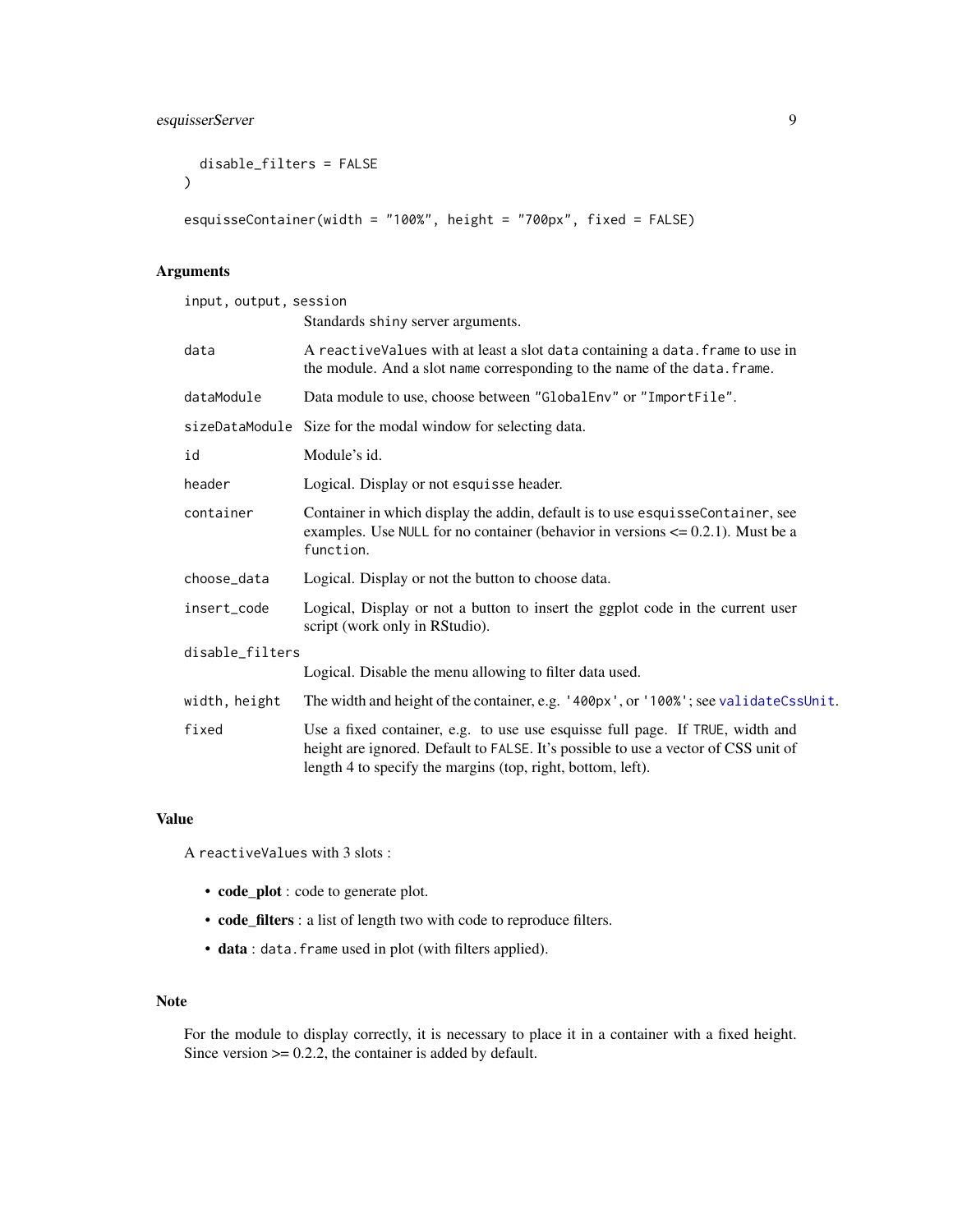```
if (interactive()) {
 ### Part of a Shiny app ###
 library(shiny)
 library(esquisse)
 ui <- fluidPage(
   tags$h1("Use esquisse as a Shiny module"),
   radioButtons(
     inputId = "data",label = "Data to use:",
     choices = c("iris", "mtcars"),
     inline = TRUE
   ),
   esquisserUI(
     id = "esquisse",
     header = FALSE, # dont display gadget title
     choose_data = FALSE, # dont display button to change data,
     container = esquisseContainer(height = "700px")
   )
 \mathcal{L}server <- function(input, output, session) {
   data_r <- reactiveValues(data = iris, name = "iris")
   observeEvent(input$data, {
     if (input$data == "iris") {
       data_r$data <- iris
       data_r$name <- "iris"
     } else {
       data_r$data <- mtcars
       data_r$name <- "mtcars"
     }
   })
   callModule(module = esquisserServer, id = "esquisse", data = data_r)
 }
 shinyApp(ui, server)
 ### Whole Shiny app ###
 library(shiny)
 library(esquisse)
```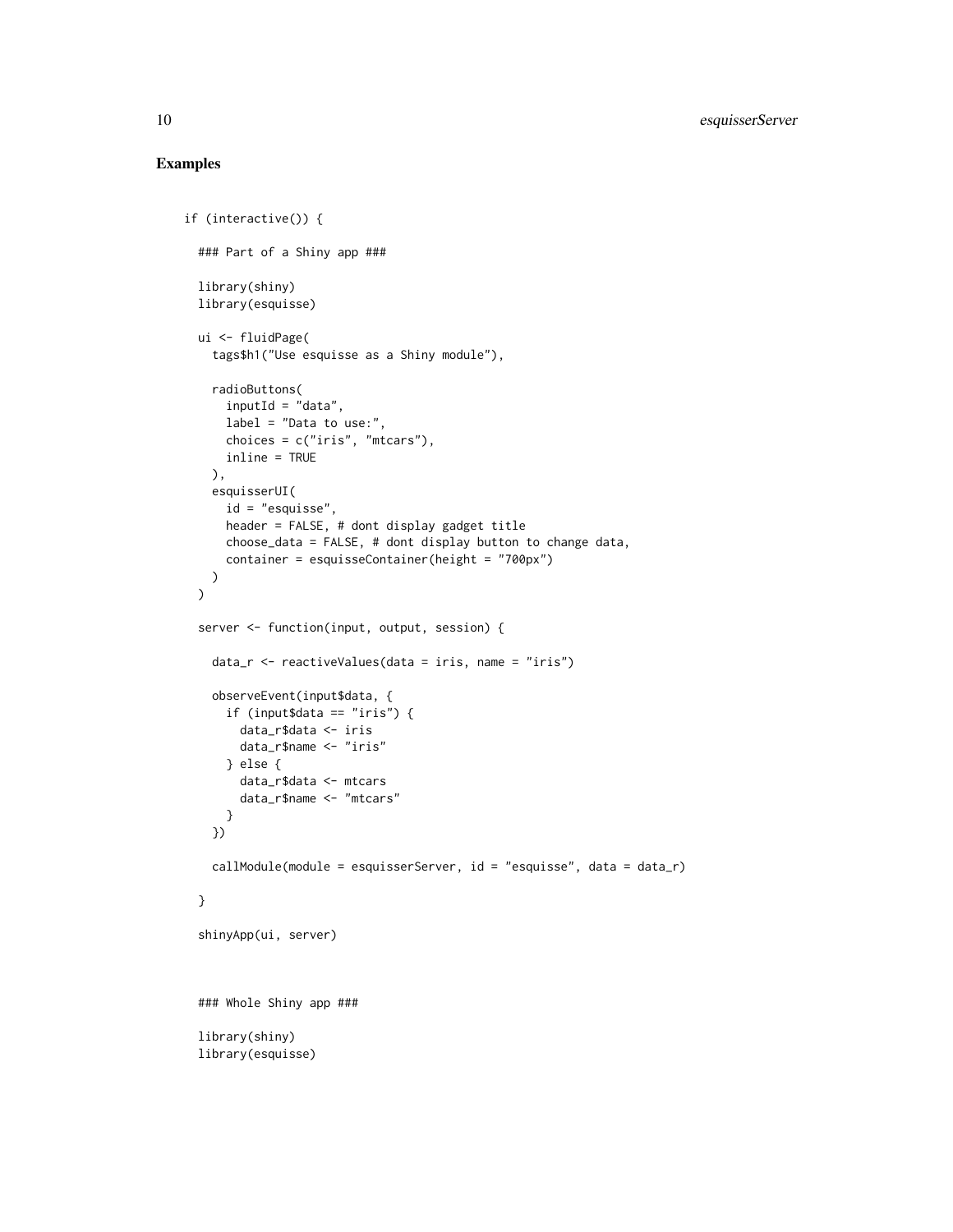}

```
# Load some datasets in app environment
my_data <- data.frame(
 var1 = rnorm(100),
  var2 = sample(letters[1:5], 100, TRUE)
)
ui <- fluidPage(
  esquisserUI(
    id = "esquisse",
    container = esquisseContainer(fixed = TRUE)
  )
\mathcal{L}server <- function(input, output, session) {
  callModule(module = esquisserServer, id = "esquisse")
}
shinyApp(ui, server)
## You can also use a vector of margins for the fixed argument,
# useful if you have a navbar for example
ui <- navbarPage(
  title = "My navbar app",
  tabPanel(
   title = "esquisse",
    esquisserUI(
      id = "esquisse",
      header = FALSE,
      container = esquisseContainer(
        fixed = c(50, 0, 0, 0))
   )
 )
\mathcal{L}server <- function(input, output, session) {
  callModule(module = esquisserServer, id = "esquisse")
}
shinyApp(ui, server)
```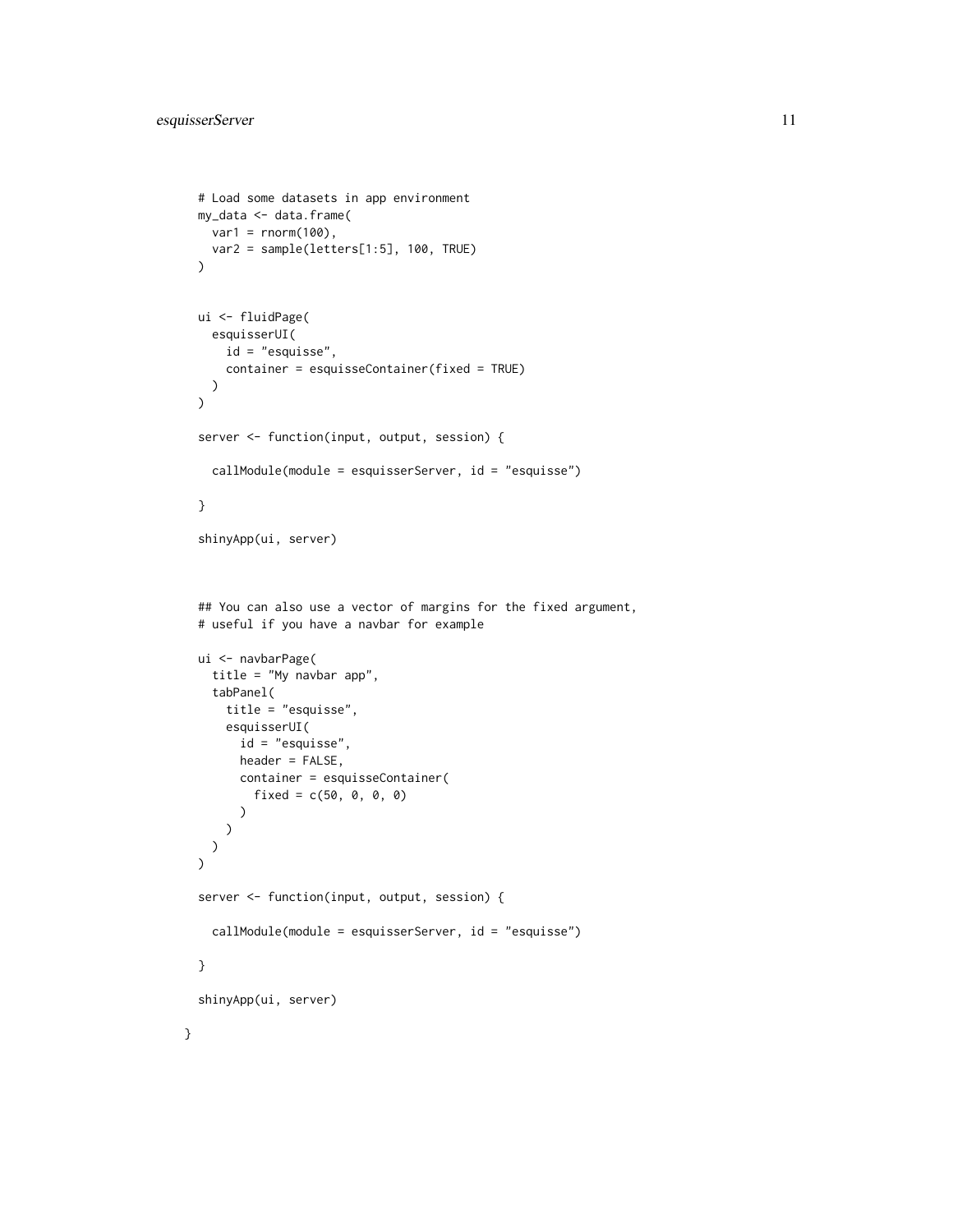<span id="page-11-0"></span>

#### Description

Generate code to create a ggplot2

#### Usage

```
ggcall(
  data = NULL,mapping = NULL,
  geom = NULL,
  geom_{args} = list(),
  scales = NULL,
  scales_args = list(),
  coord = NULL,
  \text{labs} = \text{list}(),
  theme = NULL,theme_args = list(),
  facet = NULL,factor_{args} = list())
```
#### Arguments

| data        | Character. Name of the data. frame.                                                                        |
|-------------|------------------------------------------------------------------------------------------------------------|
| mapping     | List. Named list of aesthetics.                                                                            |
| geom        | Character. Name of the geom to use (with or without "geom").                                               |
| geom_args   | List. Arguments to use in the geom.                                                                        |
| scales      | Character vector. Scale(s) to use (with or without "scale_").                                              |
| scales_args | List. Arguments to use in scale(s), if scales is length $> 1$ , must be a named list<br>with scales names. |
| coord       | Character. Coordinates to use (with or without "coord").                                                   |
| labs        | List. Named list of labels to use for title, subtitle, $x \& y$ axis, legends.                             |
| theme       | Character. Name of the theme to use (with or without "theme").                                             |
| theme_args  | Named list. Arguments for theme.                                                                           |
| facet       | Character vector. Names of variables to use in facet_wrap.                                                 |
| facet_args  | Named list. Arguments for facet_wrap.                                                                      |

#### Value

a call that can be evaluated with eval.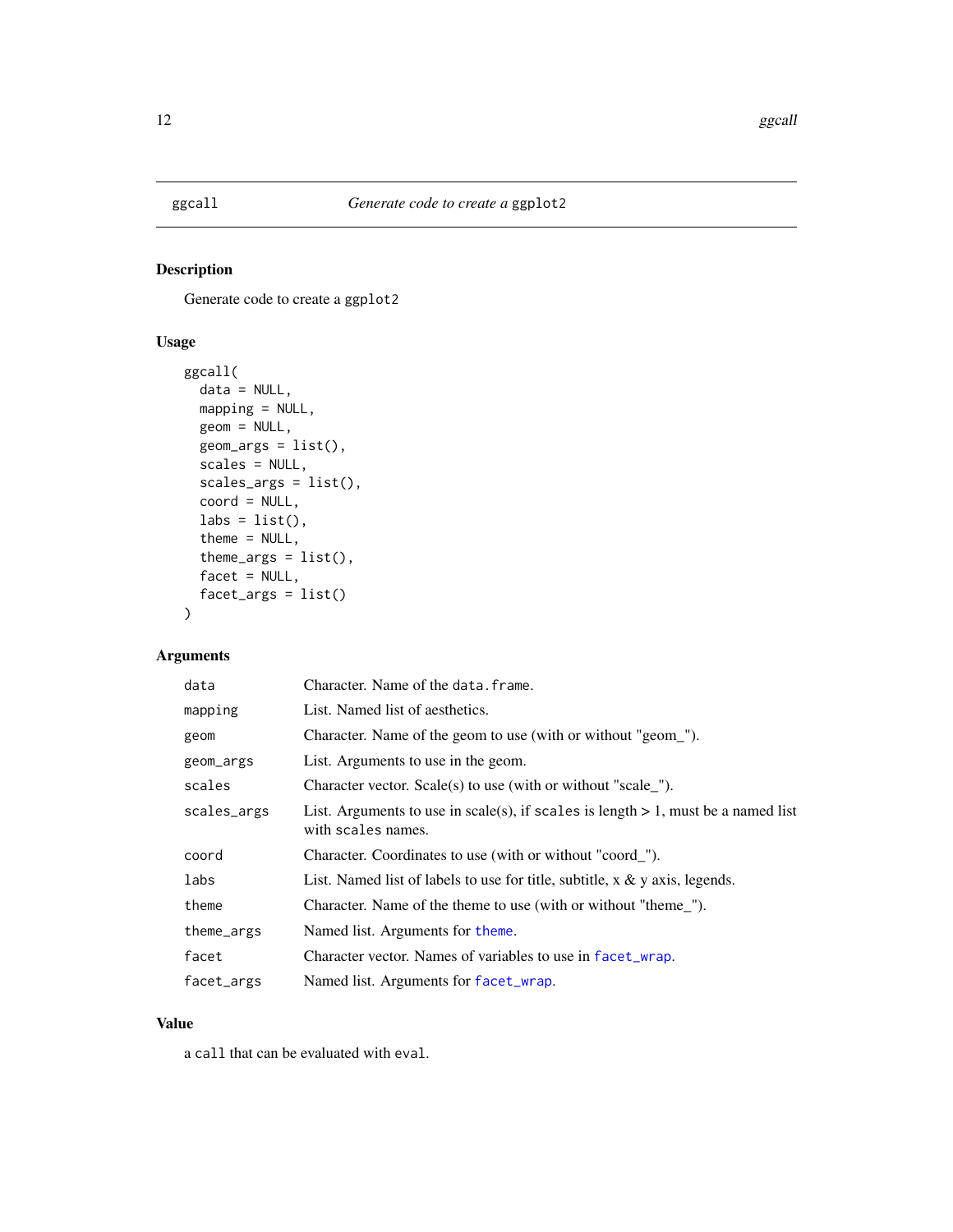#### ggcall and the set of the set of the set of the set of the set of the set of the set of the set of the set of the set of the set of the set of the set of the set of the set of the set of the set of the set of the set of th

```
# Default:
ggcall()
# With data and aes
ggcall("mtcars", list(x = "mpg", y = "wt"))# Evaluate the call
library(ggplot2)
eval(ggcall("mtcars", list(x = "mpg", y = "wt")))
# With a geom:
ggcall(
 data = "mtcars",
 mapping = list(x = "mpg", y = "wt"),
 geom = "point"
\lambda# With options
ggcall(
 data = "mtcars",
 mapping = list(x = "hp", y = "cyl", fill = "color"),geom = "bar",
 coord = "flip",
 \text{labels} = \text{list}(\text{title} = \text{"My title"}),theme = "minimal",
  facet = c("gear", "carb"),theme_args = list(legend.position = "bottom")
\lambda# Theme
ggcall(
  "mtcars", list(x = "mpg", y = "wt"),
  theme = "theme_minimal",
 theme_args = list(
    panel.ontop = TRUE,
    legend.title = rlang::expr(element_text(face = "bold"))
  )
\lambda# Theme from other package than ggplot2
ggcall(
  "mtcars", list(x = "mpg", y = "wt"),
  theme = "ggthemes::theme_economist"
\lambda# One scale
ggcall(
  data = "mtcars",
 mapping = list(x = "mpg", y = "wt", color = "qsec"),
```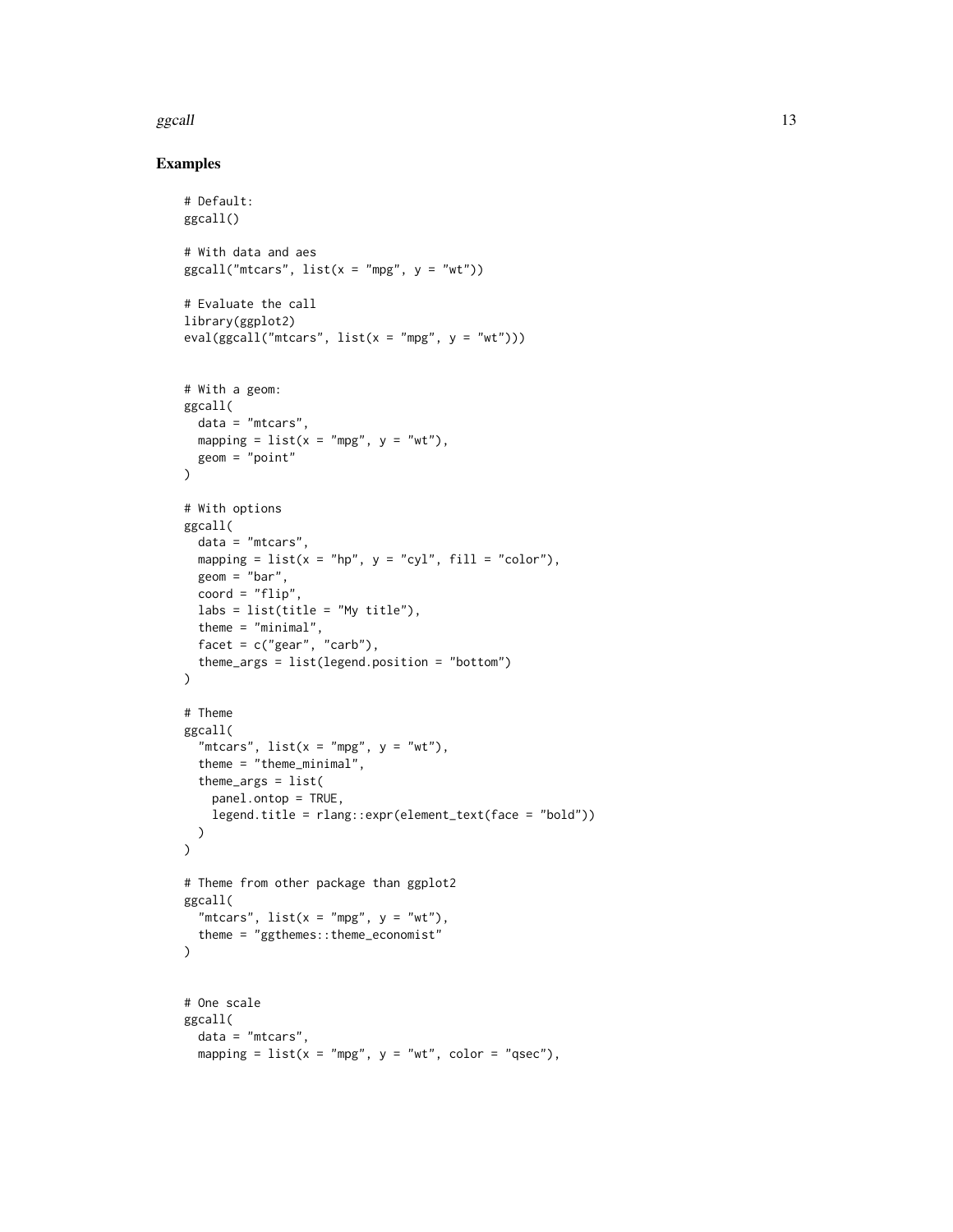```
geom = "point",
  scales = "color_distiller",
  scales_args = list(palette = "Blues")
\lambda# Two scales
ggcall(
  data = "mtcars",
 mapping = list(x = "mpg", y = "wt", color = "qsec", size = "qsec"),geom = "point",
  scales = c("color_distiller", "size_continuous"),
  scales_args = list(
   color_distiller = list(palette = "Greens"),
    size\_continuous = list(range = c(1, 20)))
)
```
ggplot\_to\_ppt *Utility to export ggplot objects to PowerPoint*

#### Description

You can use the RStudio addin to interactively select ggplot objects, or directly pass their names to the function.

#### Usage

ggplot\_to\_ppt(gg = NULL)

#### Arguments

gg character. Name(s) of ggplot object(s), if NULL, launch the Shiny gadget.

#### Value

Path to the temporary PowerPoint file.

#### Examples

```
# Shiny gadget
if (interactive()) {
ggplot_to_ppt()
```
# Or with an object's name library(ggplot2) p <- ggplot(iris) +

<span id="page-13-0"></span>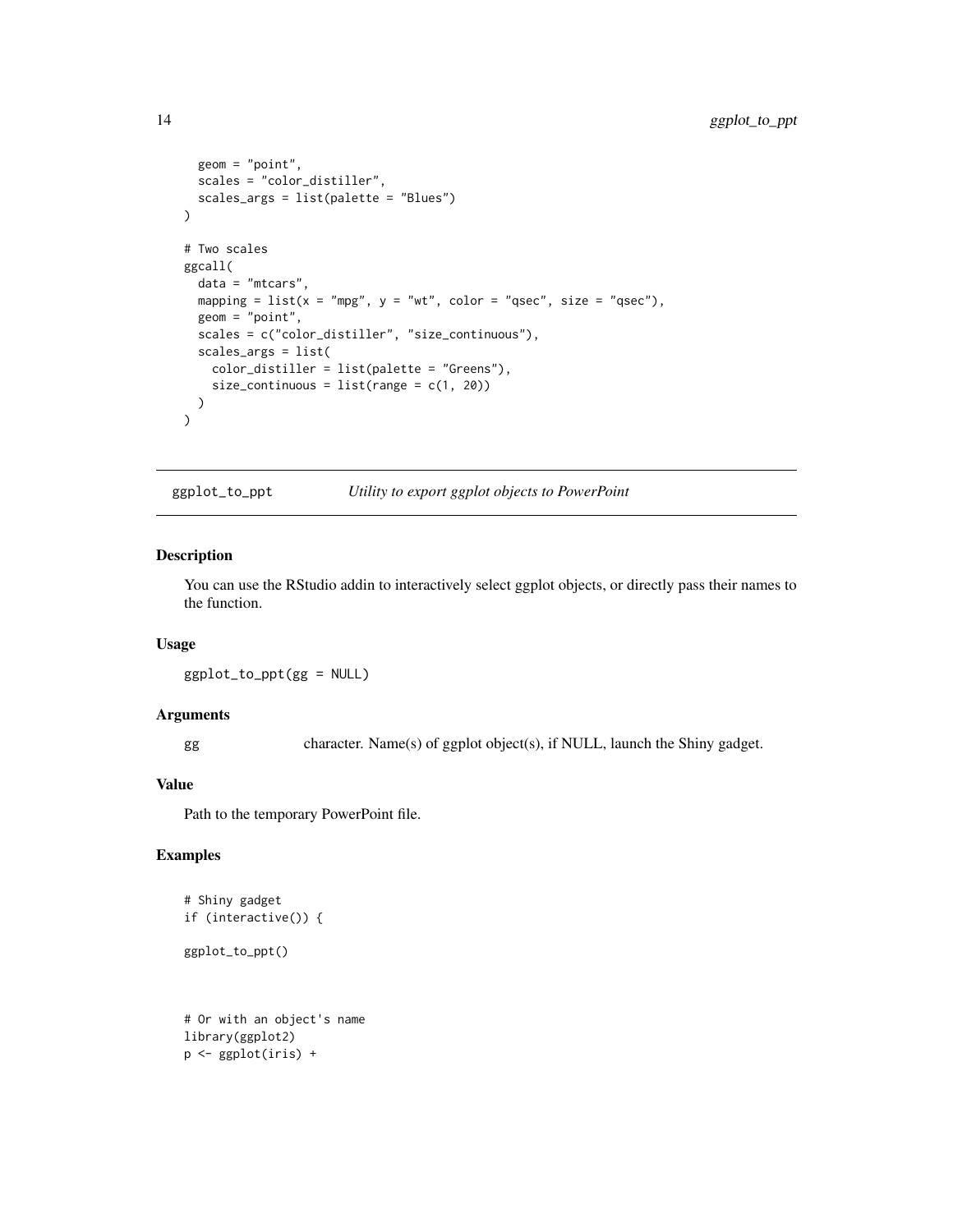#### <span id="page-14-0"></span>input-colors 15

```
geom_point(aes(Sepal.Length, Sepal.Width))
ggplot_to_ppt("p")
}
```
#### input-colors *Picker input to select color(s) or palette*

#### Description

Select menu to view and choose a color or a palette of colors.

#### Usage

```
colorPicker(
  inputId,
  label,
  choices,
  selected = NULL,
  textColor = "#000",plainColor = FALSE,
 multiple = FALSE,
 pickerOpts = list(),
 width = NULL
)
palettePicker(
  inputId,
  label,
  choices,
  selected = NULL,
  textColor = "#000",plainColor = FALSE,
 pickerOpts = list(),
 width = NULL
)
```
#### Arguments

| inputId | The input slot that will be used to access the value.                             |
|---------|-----------------------------------------------------------------------------------|
| label   | Display label for the control, or NULL for no label.                              |
| choices | List of values to select from. Values must be valid Hex colors. If elements of    |
|         | the list are named then that name rather than the value is displayed to the user. |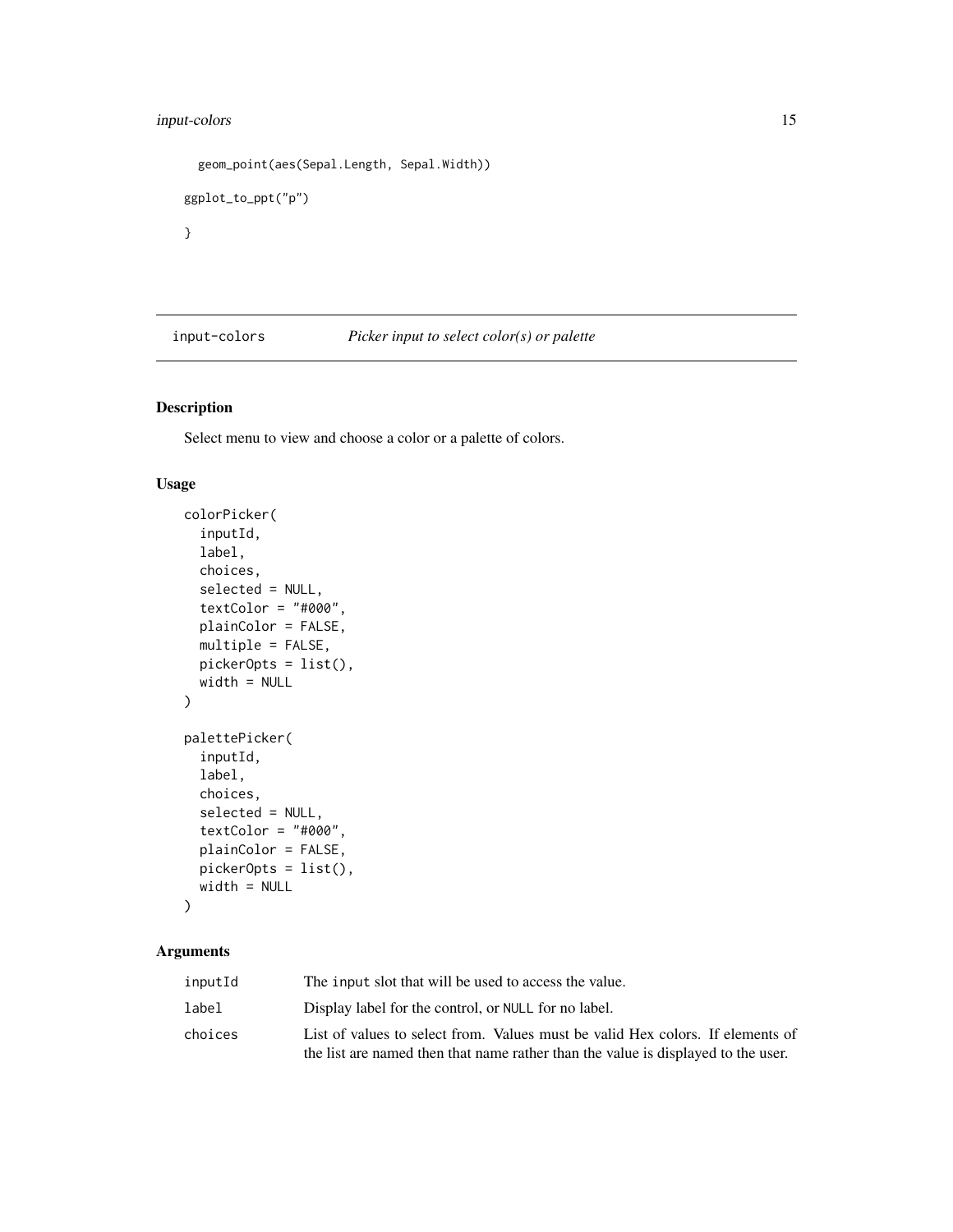<span id="page-15-0"></span>

| selected   | The initially selected value (or multiple values if multiple = TRUE). If not spec-<br>ified then defaults to the first value for single-select lists and no values for mul-<br>tiple select lists. |
|------------|----------------------------------------------------------------------------------------------------------------------------------------------------------------------------------------------------|
| textColor  | Color of the text displayed above colors, can be a vector of the same length ass<br>choices.                                                                                                       |
| plainColor | Color the full space of the choice menu.                                                                                                                                                           |
| multiple   | Is selection of multiple items allowed?                                                                                                                                                            |
| pickerOpts | Options for pickerInput.                                                                                                                                                                           |
| width      | The width of the input: 'auto', 'fit', '100px', '75%'.                                                                                                                                             |

#### Value

A select control that can be added to a UI definition.

```
# colorPicker -------------------------------------------------------------
if (interactive()) {
 library(shiny)
 library(esquisse)
 library(scales)
 ui <- fluidPage(
   tags$h2("colorPicker examples"),
   fluidRow(
     column(
       width = 3,
       colorPicker(
         inputId = "coll",label = "With a vector of colors",
         choices = brewer_pal(palette = "Dark2")(8)
       ),
       verbatimTextOutput("res1")
     ),
     column(
       width = 3,
       colorPicker(
         inputId = "col2",label = "Change text color",
         choices = brewer_pal(palette = "Blues")(8),
          textColor = c("black", "black", "black", "white",
                        "white", "white", "white", "white")
       ),
       verbatimTextOutput("res2")
     ),
     column(
```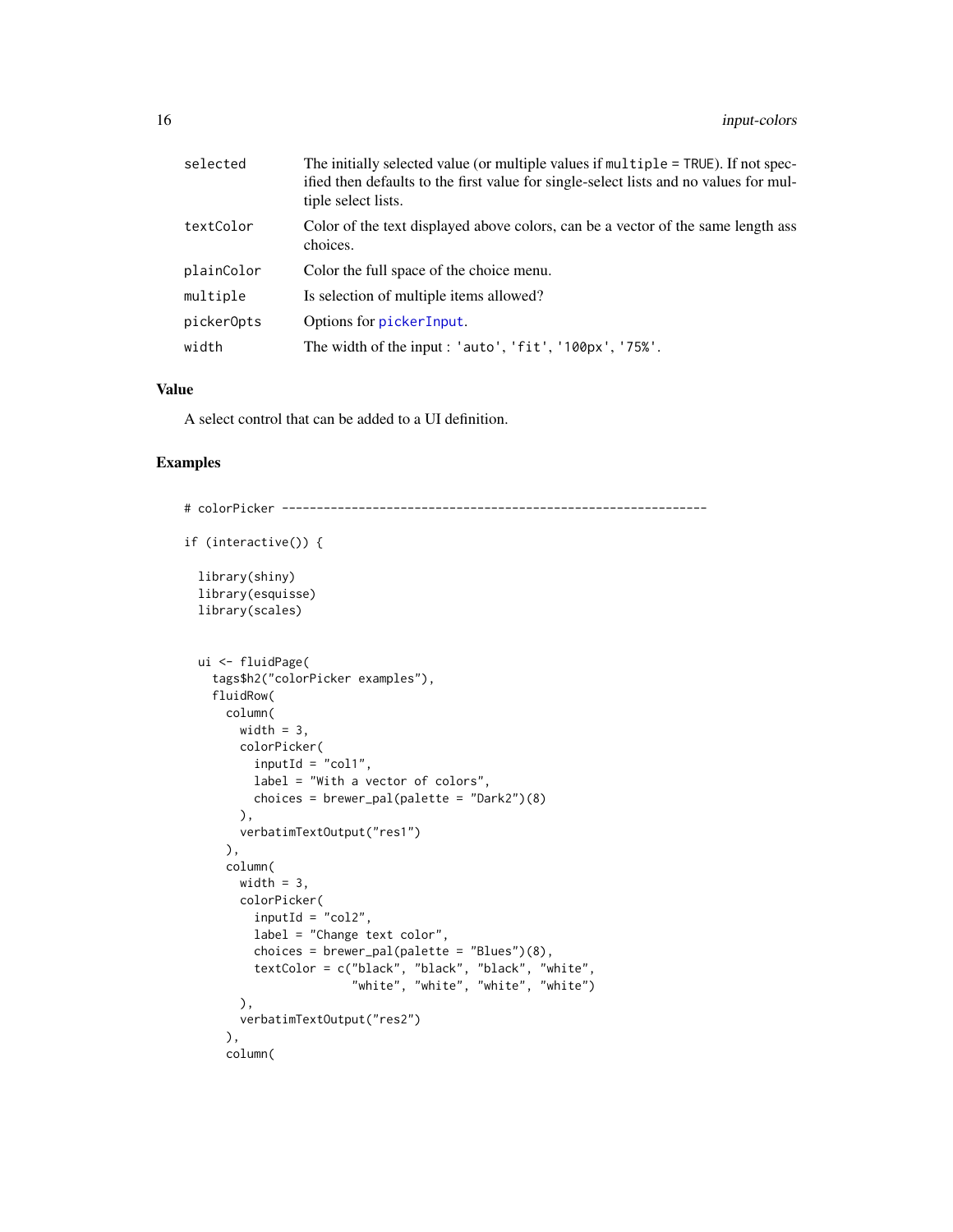```
width = 3,
       colorPicker(
         inputId = "col3",label = "With a list of vector of colors",
         choices = list(
            "Blues" = brewer_pal(palette = "Blues")(8),
            "Reds" = brewer_pal(palette = "Reds")(8),
            "Greens" = brewer_pal(palette = "Greens")(8)
         \lambda),
       verbatimTextOutput("res3")
      ),
      column(
       width = 3,
       colorPicker(
         inputId = "col4",
         label = "Plain color",
         choices = brewer_pal(palette = "Paired")(8),
         plainColor = TRUE,
         multiple = TRUE,
         pickerOpts = list(`selected-text-format`= "count > 3")
       ),
       verbatimTextOutput("res4")
     )
   )
 \mathcal{L}server <- function(input, output, session) {
   output$res1 <- renderPrint(input$col1)
   output$res2 <- renderPrint(input$col2)
   output$res3 <- renderPrint(input$col3)
   output$res4 <- renderPrint(input$col4)
 }
 shinyApp(ui, server)
}
# palettePicker -----------------------------------------------------------
if (interactive()) {
 library(shiny)
 library(esquisse)
 library(scales)
 ui <- fluidPage(
    tags$h2("pickerColor examples"),
    fluidRow(
      column(
```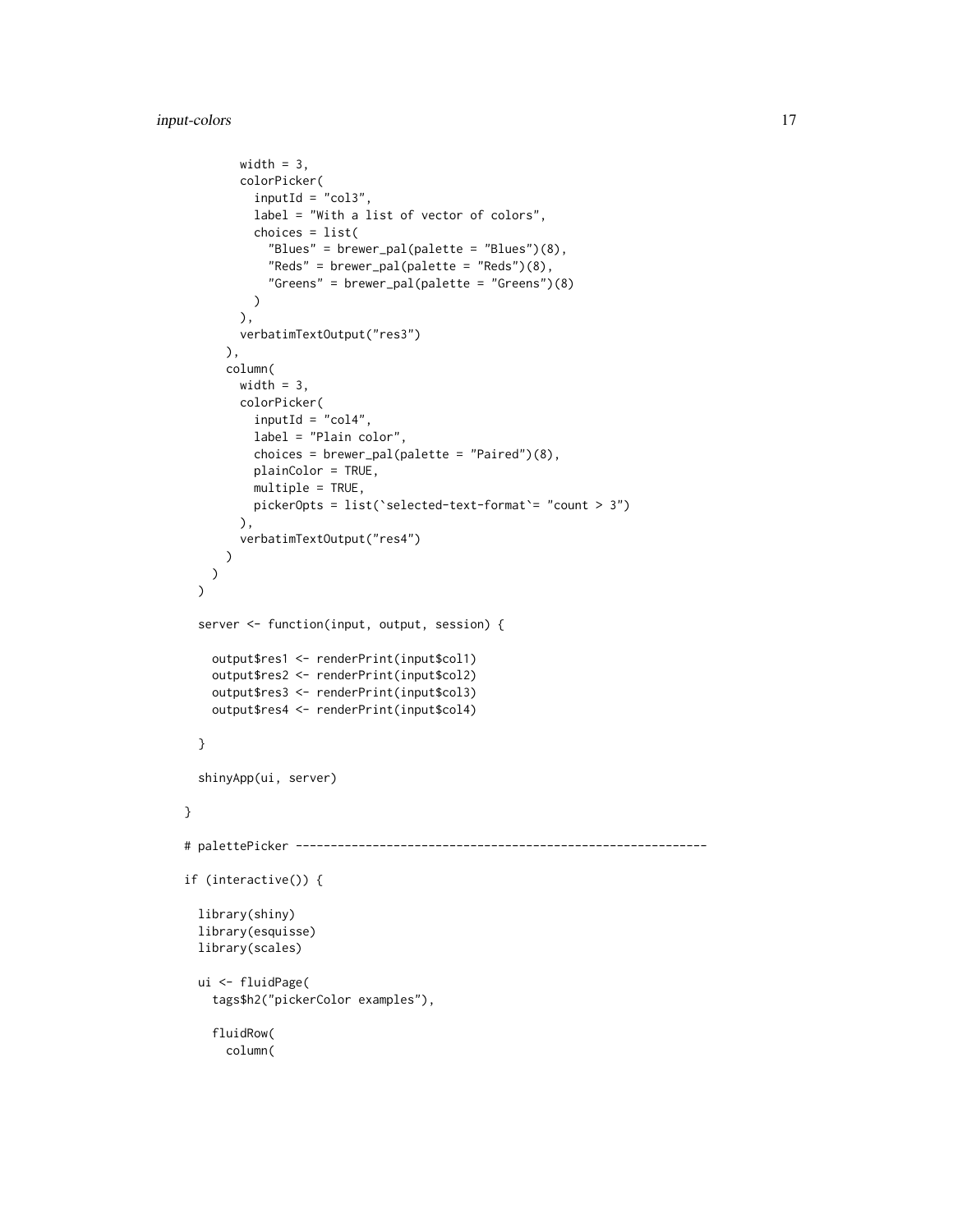```
width = 4,
  palettePicker(
    inputId = "pall",label = "Select a palette",
    choices = list(
      "Blues" = brewer_pal(palette = "Blues")(8),
      "Reds" = brewer_pal(palette = "Reds")(8)
   )
 ),
  verbatimTextOutput("res1")
),
column(
  width = 4,
  palettePicker(
    inputId = "pal2",label = "With a list of palette",
   choices = list(
      "Viridis" = list(
        "viridis" = viridis_pal(option = "viridis")(10),
        "magma" = viridis_pal(option = "magma")(10),
        "inferno" = viridis_pal(option = "inferno")(10),
        "plasma" = viridis_pal(option = "plasma")(10),
        "cividis" = viridis_pal(option = "cividis")(10)
      ),
      "Brewer" = list(
        "Blues" = brewer_pal(palette = "Blues")(8),
        "Reds" = brewer_pal(palette = "Reds")(8),
        "Paired" = brewer_pal(palette = "Paired")(8),
        "Set1" = brewer_pal(palette = "Set1")(8)
     )
    ),
    textColor = c(
      rep("white", 5), rep("black", 4)
   )
 ),
 verbatimTextOutput("res2")
),
column(
  width = 4,
  palettePicker(
    inputId = "pal3",label = "With plain colors",
    choices = list(
      "BrBG" = brewer_pal(palette = "BrBG")(8),
      "PiYG" = brewer_pal(palette = "PiYG")(8),
      "PRGn" = brewer_pal(palette = "PRGn")(8),
      "Pu0r" = brewerpal(palette = "Pu0r")(8),"RdBu" = brewer\_pal(palette = "RdBu") (8),
      "RdGy" = brewer_pal(palette = "RdGy")(8),
      "RdYlBu" = brewer_pal(palette = "RdYlBu")(8),
      "RdYlGn" = brewer_pal(palette = "RdYlGn")(8),
      "Spectral" = brewer_pal(palette = "Spectral")(8)
    ),
```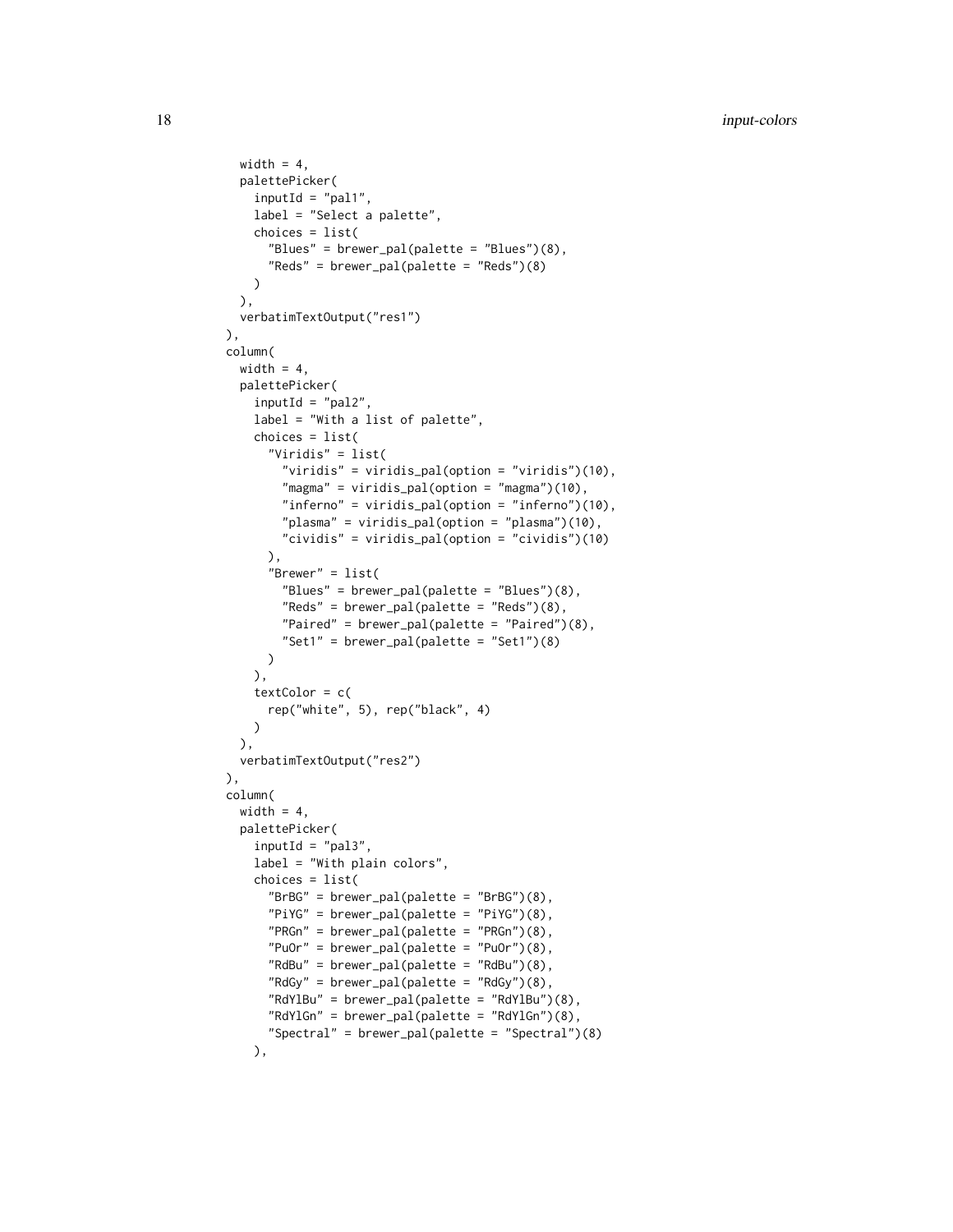```
plainColor = TRUE,
          textColor = "white"
        ),
        verbatimTextOutput("res3")
     )
   )
 \overline{)}server <- function(input, output, session) {
   output$res1 <- renderPrint(input$pal1)
   output$res2 <- renderPrint(input$pal2)
   output$res3 <- renderPrint(input$pal3)
 }
 shinyApp(ui, server)
}
```
match\_geom\_args *Match list of arguments to arguments of geometry*

#### Description

Match list of arguments to arguments of geometry

#### Usage

```
match_geom_args(
  geom,
  args,
  add_aes = TRUE,
  mapping = list(),
  envir = "ggplot2"\mathcal{L}
```
#### Arguments

| geom    | Character, name of the geometry.                                    |
|---------|---------------------------------------------------------------------|
| args    | Named list, parameters to match to geom's arguments.                |
| add_aes | Add aesthetics parameters (like size, fill, ).                      |
| mapping | Mapping used in plot, to avoid setting fixed aesthetics parameters. |
| envir   | Package environment to search in.                                   |

#### Value

a list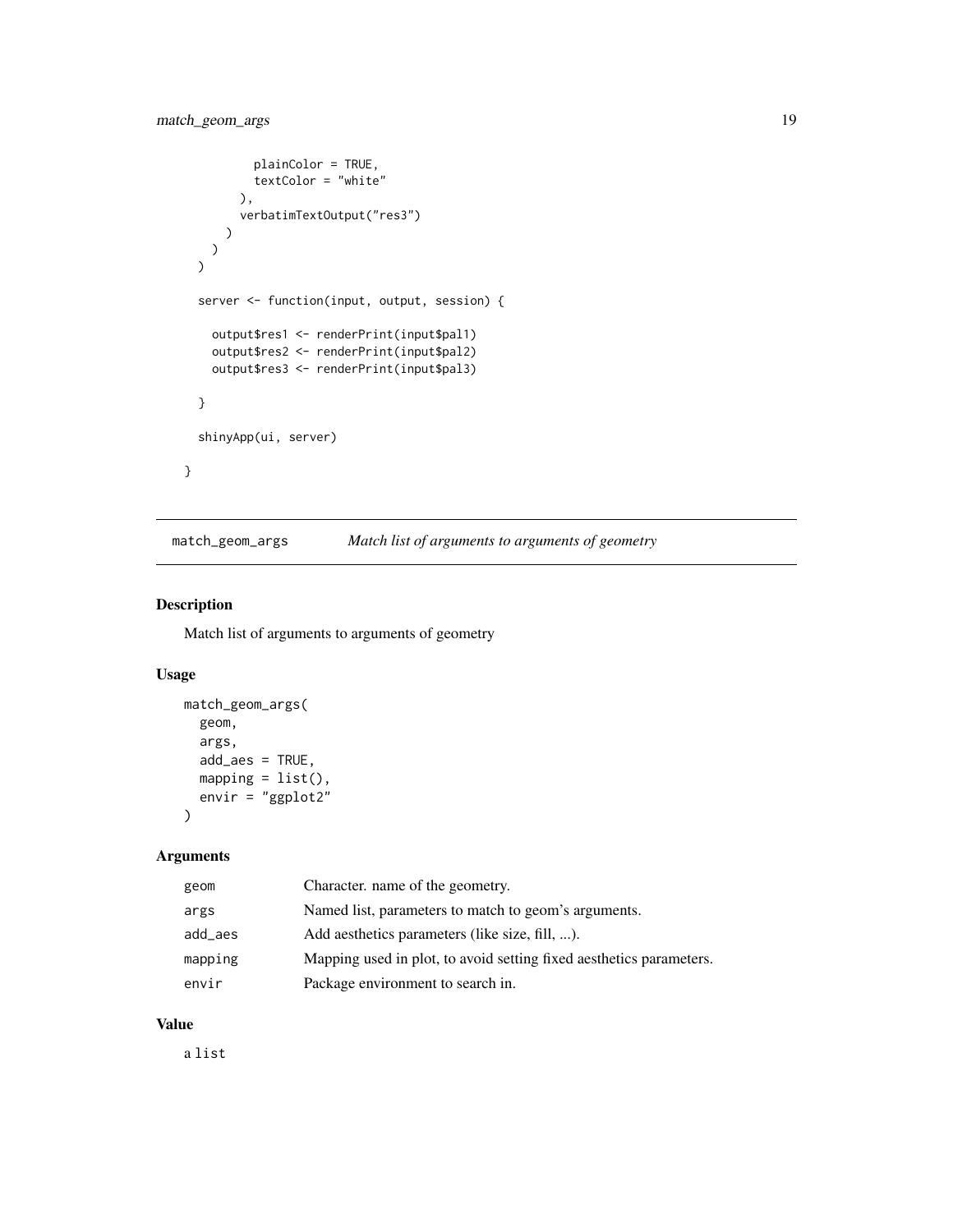#### Examples

```
# List of parameters
params <- list(
  bins = 30,
  scale = "width".adjust = 2,
  position = "stack",
  size = 1.6,
  fill = "#112246"
)
# Search arguments according to geom
match_geom_args(geom = "histogram", args = params)
match_geom_args(geom = "violin", args = params)
match_geom_args(geom = "bar", args = params, add_aes = FALSE)
match_geom_args(geom = "point", args = params)
match_geom_args(geom = "point", args = params, add_aes = FALSE)
```
module-chooseData *Module for choosing data.frame*

#### Description

Module for choosing data.frame from user environment and select variable to use.

#### Usage

```
chooseDataUI(id, label = "Data", icon = "database", ...)
chooseDataServer(
  input,
 output,
  session,
 dataModule = c("GlobalEnv", "ImportFile"),
 data = NULL,name = NULL,selectVars = TRUE,
  selectedTypes = c("continuous", "discrete", "time"),
 coerceVars = FALSE,
 launchOnStart = TRUE,
  size = "m")
```
#### Arguments

| id    | Module's id.    |
|-------|-----------------|
| label | Button's label. |

<span id="page-19-0"></span>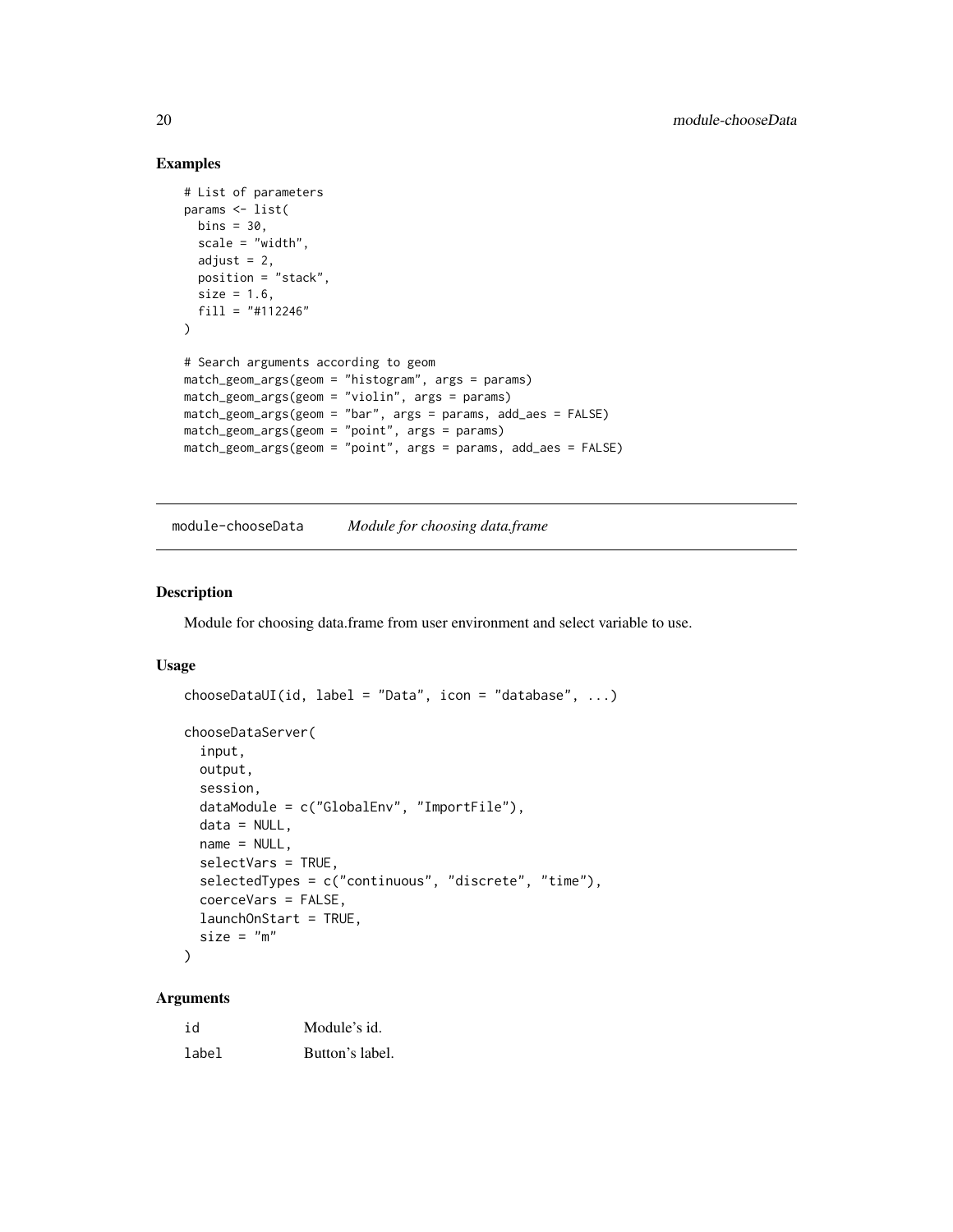<span id="page-20-0"></span>

| icon                   | Button's icon.                                                                                                                                                        |
|------------------------|-----------------------------------------------------------------------------------------------------------------------------------------------------------------------|
| $\ddots$ .             | Arguments passed to action Button                                                                                                                                     |
| input, output, session |                                                                                                                                                                       |
|                        | standards shiny server arguments.                                                                                                                                     |
| dataModule             | Data module to use, choose between "GlobalEnv" (select ad data. frame from<br>Global environment) or "ImportFile" (import an external file supported by<br>import).   |
| data                   | A data. frame to use by default.                                                                                                                                      |
| name                   | Character, object's name to use for data.                                                                                                                             |
| selectVars             | Display module to select variables, TRUE by default.                                                                                                                  |
| selectedTypes          | Type of variables selected by default in select variables module. Possible types<br>are "discrete", "time", "continuous" and "id", by default "id" is dis-<br>carded. |
| coerceVars             | Display module to coerce variables between different class, TRUE by default.                                                                                          |
| launchOnStart          | Opens modal window when the application starts.                                                                                                                       |
| size                   | Size for the modal window.                                                                                                                                            |

#### Value

a [reactiveValues](#page-0-0) containing the data selected under slot data and the name of the selected data.frame under slot name.

```
if (interactive()) {
 library(shiny)
 library(esquisse)
 ui <- fluidPage(
    tags$h2("Choose data module"),
   fluidRow(
     column(
       width = 4,
       tags$h4("Default"),
       chooseDataUI(id = "choose1"),
       verbatimTextOutput(outputId = "res1")
     ),
     column(
       width = 4,tags$h4("No variable selection"),
       chooseDataUI(id = "choose2"),
       verbatimTextOutput(outputId = "res2")
     ),
     column(
       width = 4,tags$h4("Default data on start"),
       chooseDataUI(id = "choose3"),
```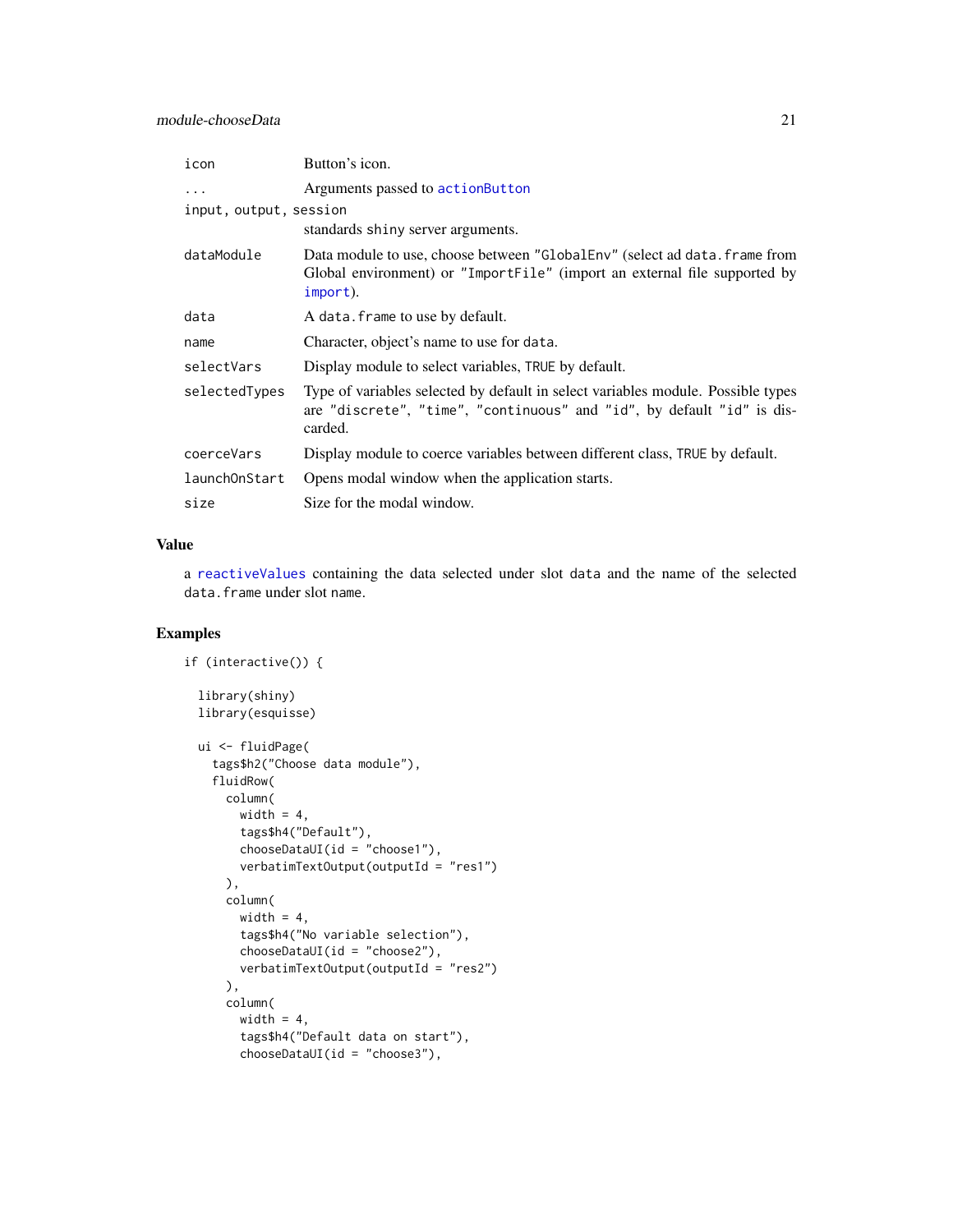```
verbatimTextOutput(outputId = "res3")
   )
 )
\mathcal{L}server <- function(input, output, session) {
 res_dat1 <- callModule(
    chooseDataServer, id = "choose1",
    launchOnStart = FALSE
  \mathcal{L}output$res1 <- renderPrint({
    str(reactiveValuesToList(res_dat1))
  })
 res_dat2 <- callModule(
    chooseDataServer, id = "choose2", selectVars = FALSE,
    launchOnStart = FALSE
 )
  output$res2 <- renderPrint({
    str(reactiveValuesToList(res_dat2))
 })
  res_dat3 <- callModule(
    chooseDataServer, id = "choose3", data = iris,
    launchOnStart = FALSE
  \lambdaoutput$res3 <- renderPrint({
    str(reactiveValuesToList(res_dat3))
  })
}
shinyApp(ui, server)
```
module-coerce *Coerce data.frame's columns module*

#### Description

}

Coerce data.frame's columns module

#### Usage

coerceUI(id)

coerceServer(input, output, session, data, reactiveValuesSlot = "data")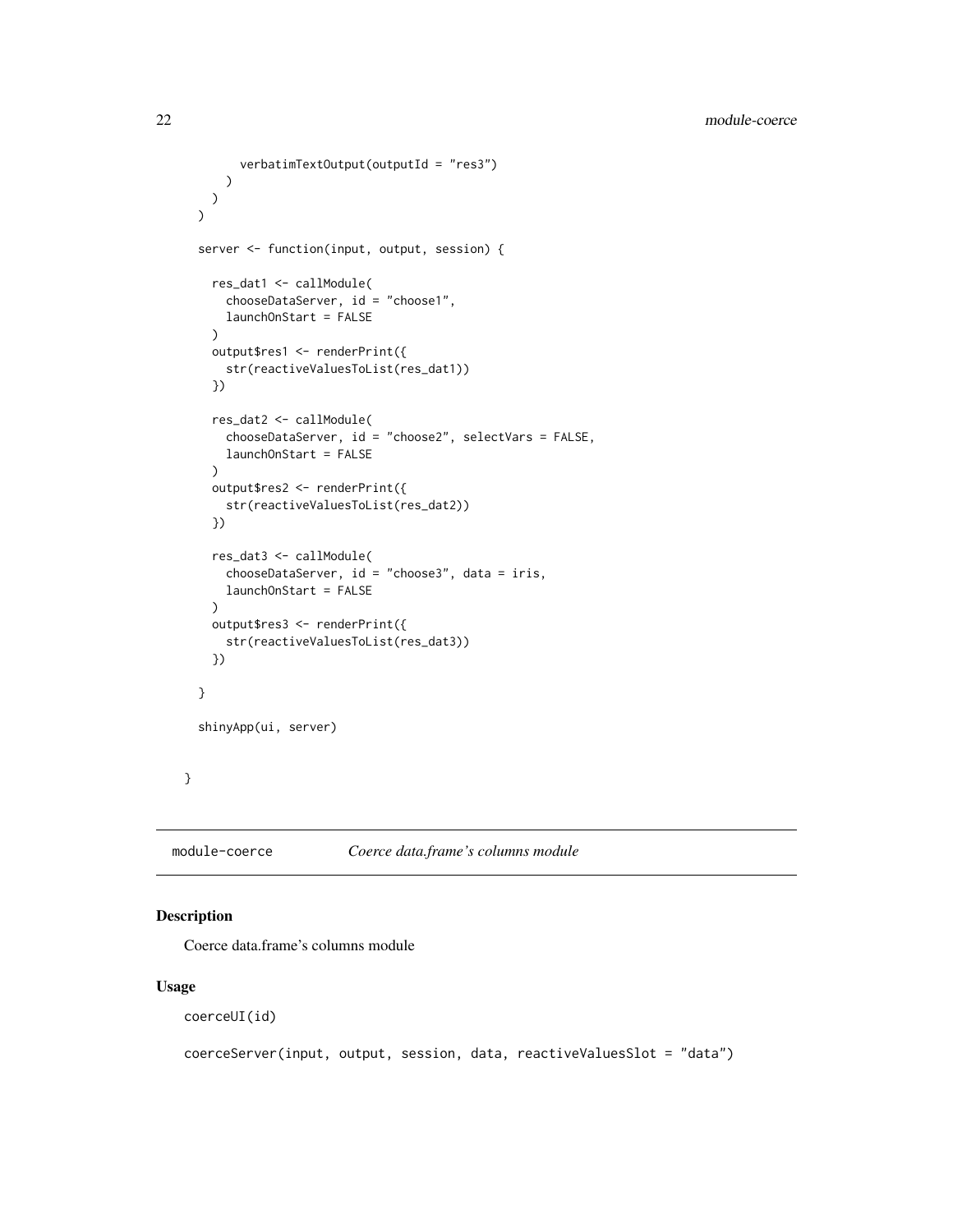#### <span id="page-22-0"></span>module-coerce 23

#### Arguments

| id                     | Module id. See callModule.                                                                                                                                                   |
|------------------------|------------------------------------------------------------------------------------------------------------------------------------------------------------------------------|
| input, output, session |                                                                                                                                                                              |
|                        | standards shiny server arguments. <sup>2</sup>                                                                                                                               |
| data                   | A data. frame or a reactive function returning a data. frame or a reactivevalues<br>with a slot containing a data. frame (use reactive Values Slot to identify that<br>slot) |
| reactiveValuesSlot     |                                                                                                                                                                              |
|                        | If data is a reactive values, specify the name of the slot containing data.                                                                                                  |

#### Value

a reactiveValues with two slots: data original data.frame with modified columns, and names column's names with call to coerce method.

```
if (interactive()) {
 library(esquisse)
 library(shiny)
 foo <- data.frame(
   num_as_char = as.character(1:10),
   char = sample(letters[1:3], 10, TRUE),
   fact = factor(sample(LETTERS[1:3], 10, TRUE)),
   date_as_char = as.character(
     Sys.Date() + sample(seq(-10, 10), 10, TRUE)
   ),
   date_as_num = as.numeric(
      Sys.Date() + sample(seq(-10, 10), 10, TRUE)
   ),
   datetime = Sys.time() + sample(seq(-10, 10) * 1e4, 10, TRUE),
   stringsAsFactors = FALSE
 \lambdaui <- fluidPage(
   tags$h2("Coerce module"),
    fluidRow(
      column(
       width = 4,
       coerceUI(id = "example")
      ),
      column(
       width = 8,
        verbatimTextOutput(outputId = "print_result"),
       verbatimTextOutput(outputId = "print_names")
     )
  )
 \overline{)}
```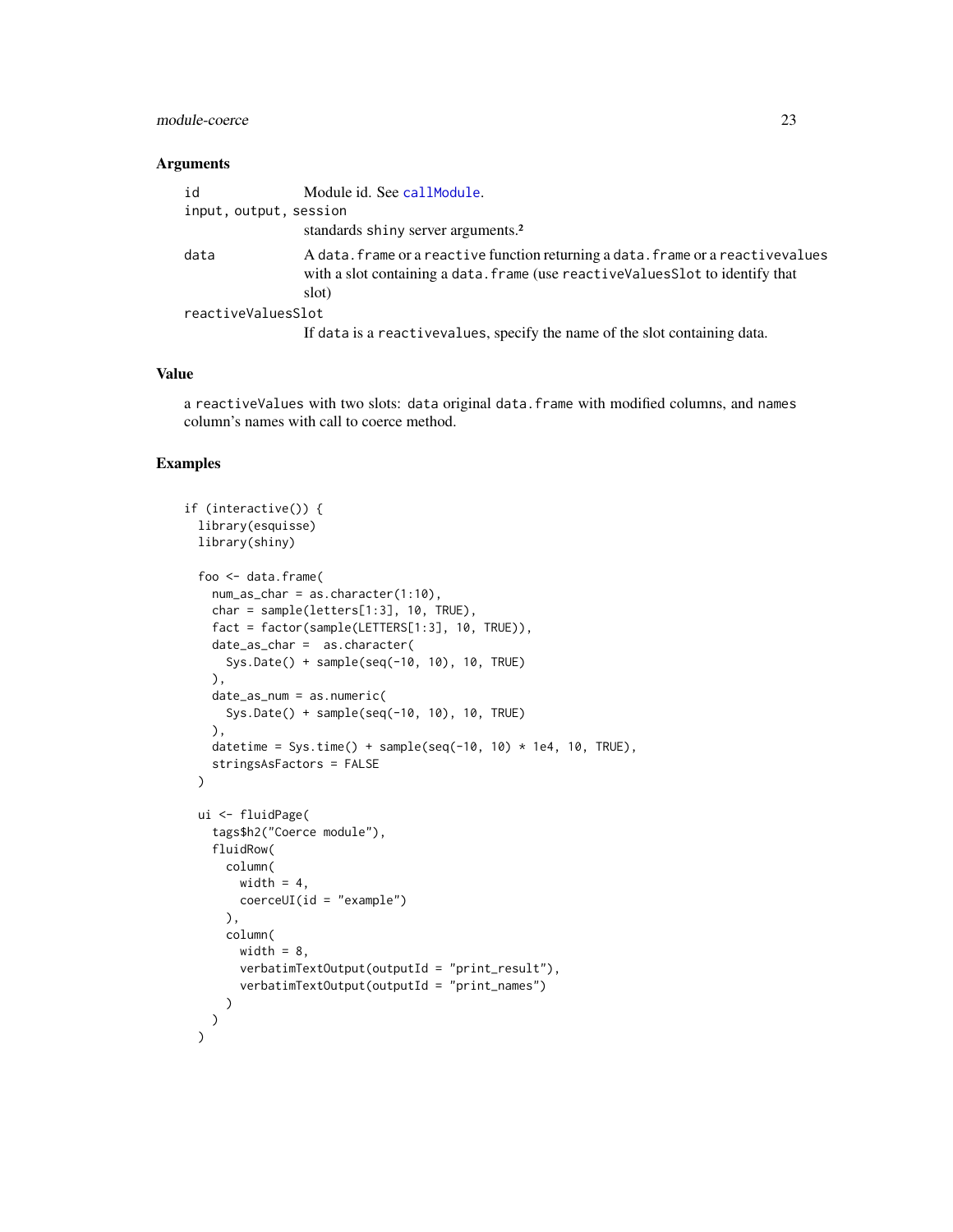```
server <- function(input, output, session) {
   result <- callModule(module = coerceServer, id = "example", data = reactive({foo}))
   output$print_result <- renderPrint({
     str(result$data)
   })
   output$print_names <- renderPrint({
     result$names
   })
 }
 shinyApp(ui, server)
}
```
module-filterDF *Shiny module to interactively filter a* data.frame

#### Description

Module generate inputs to filter data. frame according column's type. Code to reproduce the filter is returned as an expression with filtered data.

#### Usage

```
filterDF_UI(id, show_nrow = TRUE)
filterDF(
  input,
  output,
  session,
  data_table = reactive(),data_vars = shiny::reactive(NULL),
  data_name = reactive("data"),
  label_nrow = "Number of rows:",
  drop\_ids = TRUE,picker = FALSE
)
```
#### Arguments

| id                     | Module id. See callModule.                           |
|------------------------|------------------------------------------------------|
| show_nrow              | Show number of filtered rows and total.              |
| input, output, session |                                                      |
|                        | standards shiny server arguments.                    |
| data_table             | reactive function returning a data. Frame to filter. |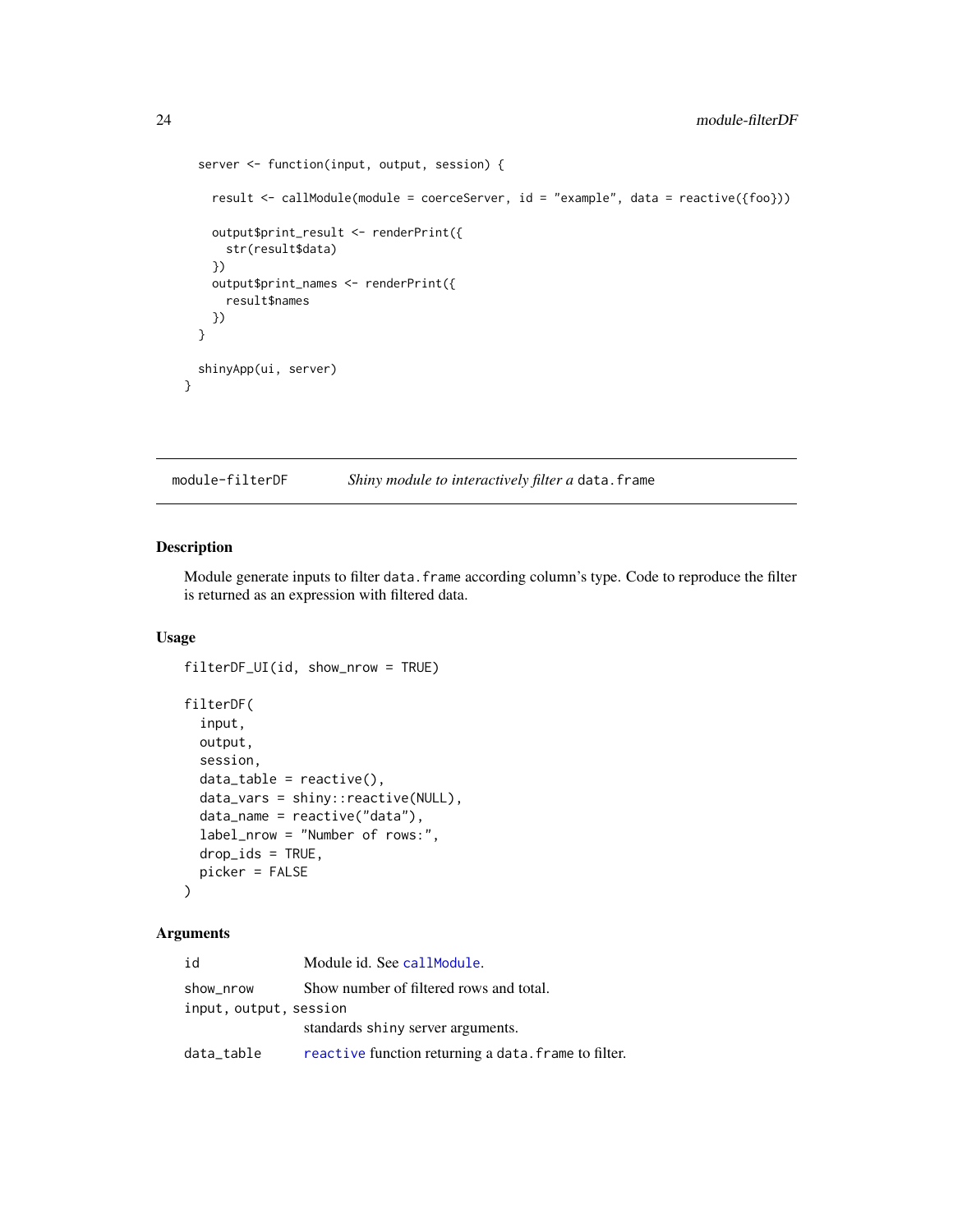<span id="page-24-0"></span>

| data_vars  | reactive function returning a character vector of variable to use for filters.         |
|------------|----------------------------------------------------------------------------------------|
| data_name  | reactive function returning a character string representing data_table name.           |
| label_nrow | Text to display before the number of rows of filtered data / source data.              |
| drop_ids   | Drop columns containing more than 90% of unique values, or than 50 distinct<br>values. |
| picker     | Use shinyWidgets::pickerInput instead of shiny::selectizeInput (de-<br>fault).         |

#### Value

A list with 2 elements :

- data\_filtered : [reactive](#page-0-0) function returning data filtered.
- code : [reactiveValues](#page-0-0) with 2 slots : expr (raw expression to filter data) and dplyr (code with dplyr pipeline).

```
if (interactive()) {
 library(shiny)
 library(shinyWidgets)
 library(ggplot2)
 library(esquisse)
 # Add some NAs to mpg
 mpg_na <- mpg
 mpg_na[] <- lapply(
   X = mpg_na,FUN = function(x) {
     x[sample.int(n = length(x), size = sample(15:30, 1))] <- NA
     x
   }
 )
 ui <- fluidPage(
   tags$h2("Filter data.frame"),
   radioButtons(
     inputId = "dataset",
     label = "Data:".choices = c("iris", "mtcars", "economics",
       "midwest", "mpg", "mpg_na", "msleep", "diamonds",
       "faithfuld", "txhousing"
     ),
     inline = TRUE
   ),
    fluidRow(
     column(
```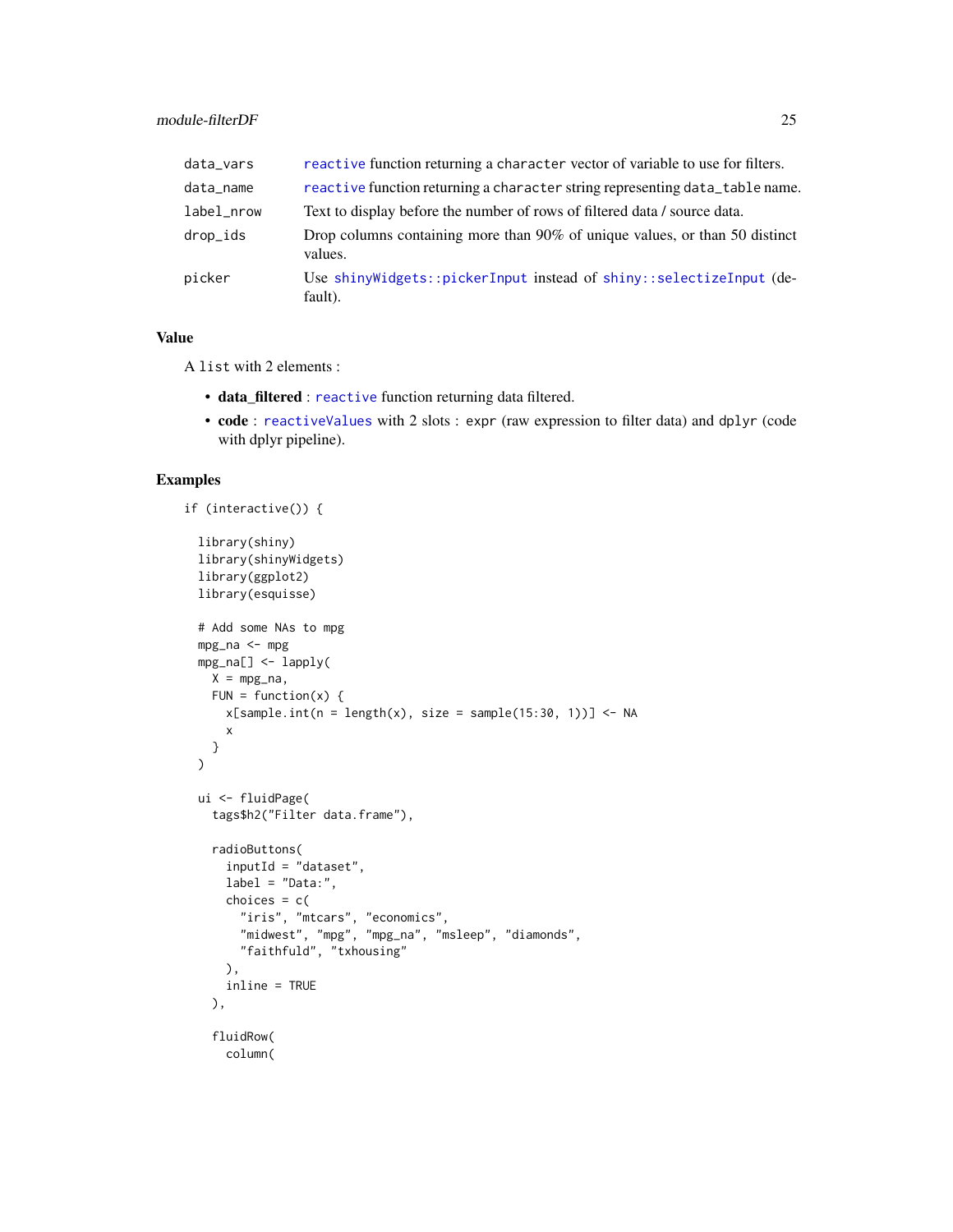```
width = 3,
     filterDF_UI("filtering")
    ),
    column(
     width = 9,
     progressBar(
       id = "pbar", value = 100,total = 100, display_pct = TRUE
     ),
     DT::dataTableOutput(outputId = "table"),
      tags$p("Code dplyr:"),
      verbatimTextOutput(outputId = "code_dplyr"),
      tags$p("Expression:"),
      verbatimTextOutput(outputId = "code"),
     tags$p("Filtered data:"),
      verbatimTextOutput(outputId = "res_str")
    )
 )
\mathcal{L}server <- function(input, output, session) {
  data <- reactive({
    get(input$dataset)
  })
  res_filter <- callModule(
   module = filterDF,
   id = "filtering",
   data_table = data,
    data_name = reactive(input$dataset)
 )
  observeEvent(res_filter$data_filtered(), {
    updateProgressBar(
     session = session, id = "pbar",
      value = nrow(res_filter$data_filtered()), total = nrow(data())
   )
  })
  output$table <- DT::renderDT({
   res_filter$data_filtered()
  }, options = list(pageLength = 5))
  output$code_dplyr <- renderPrint({
   res_filter$code$dplyr
  })
  output$code <- renderPrint({
   res_filter$code$expr
  })
  output$res_str <- renderPrint({
```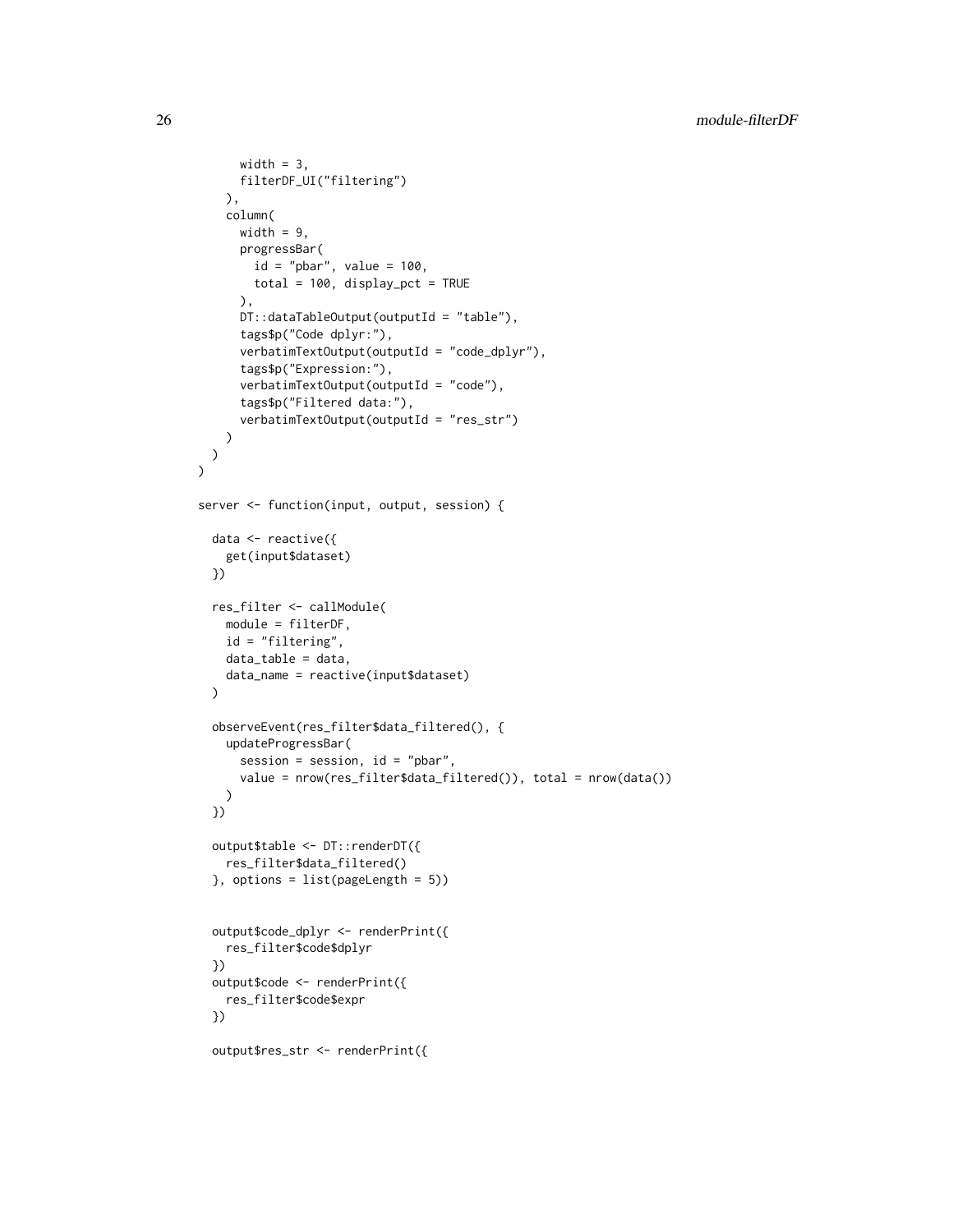#### <span id="page-26-0"></span>potential\_geoms 27

```
str(res_filter$data_filtered())
 })
}
shinyApp(ui, server)
```
potential\_geoms *Potential geometries according to the data*

#### Description

}

Potential geometries according to the data

#### Usage

```
potential_geoms(data, mapping, auto = FALSE)
```
#### Arguments

| data    | A data.frame                                 |
|---------|----------------------------------------------|
| mapping | List of aesthetic mappings to use with data. |
| auto    | Return only one geometry.                    |

#### Value

A character vector

```
library(ggplot2)
```

```
# One continuous variable
potential_geoms(
  data = iris,
  mapping = aes(x = Sepal.length)\mathcal{L}# Automatic pick a geom
potential_geoms(
  data = iris,
  mapping = aes(x = Sepal.length),
  auto = TRUE
)
# One discrete variable
```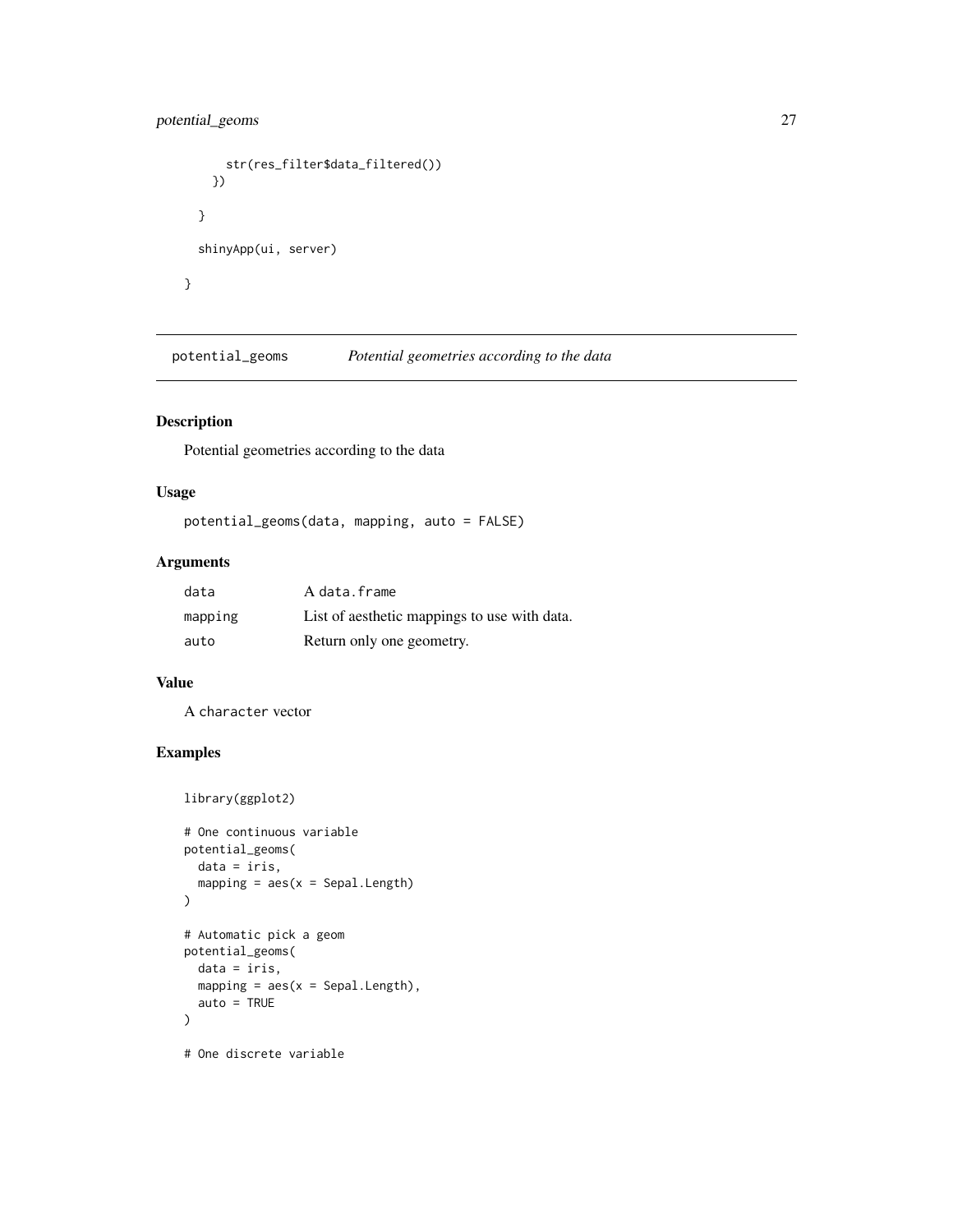```
potential_geoms(
  data = iris,
  mapping = \text{aes}(x = \text{Species})\lambda# Two continuous variables
potential_geoms(
  data = iris,
  mapping = aes(x = Sepal.length, y = Sepal.Width)\mathcal{L}
```
run\_module *Run module example*

#### Description

Run module example

#### Usage

```
run_module(module = c("filterDF", "chooseData", "chooseData2", "coerce"))
```
#### Arguments

module Module for which to see a demo.

#### Examples

```
if (interactive()) {
# Demo for filterDF module
run_module("filterDF")
```
#### }

safe\_ggplot *Safely render a* ggplot *in Shiny application*

#### Description

Safely render a ggplot in Shiny application

#### Usage

```
safe_ggplot(expr, data = NULL, session = shiny::getDefaultReactiveDomain())
```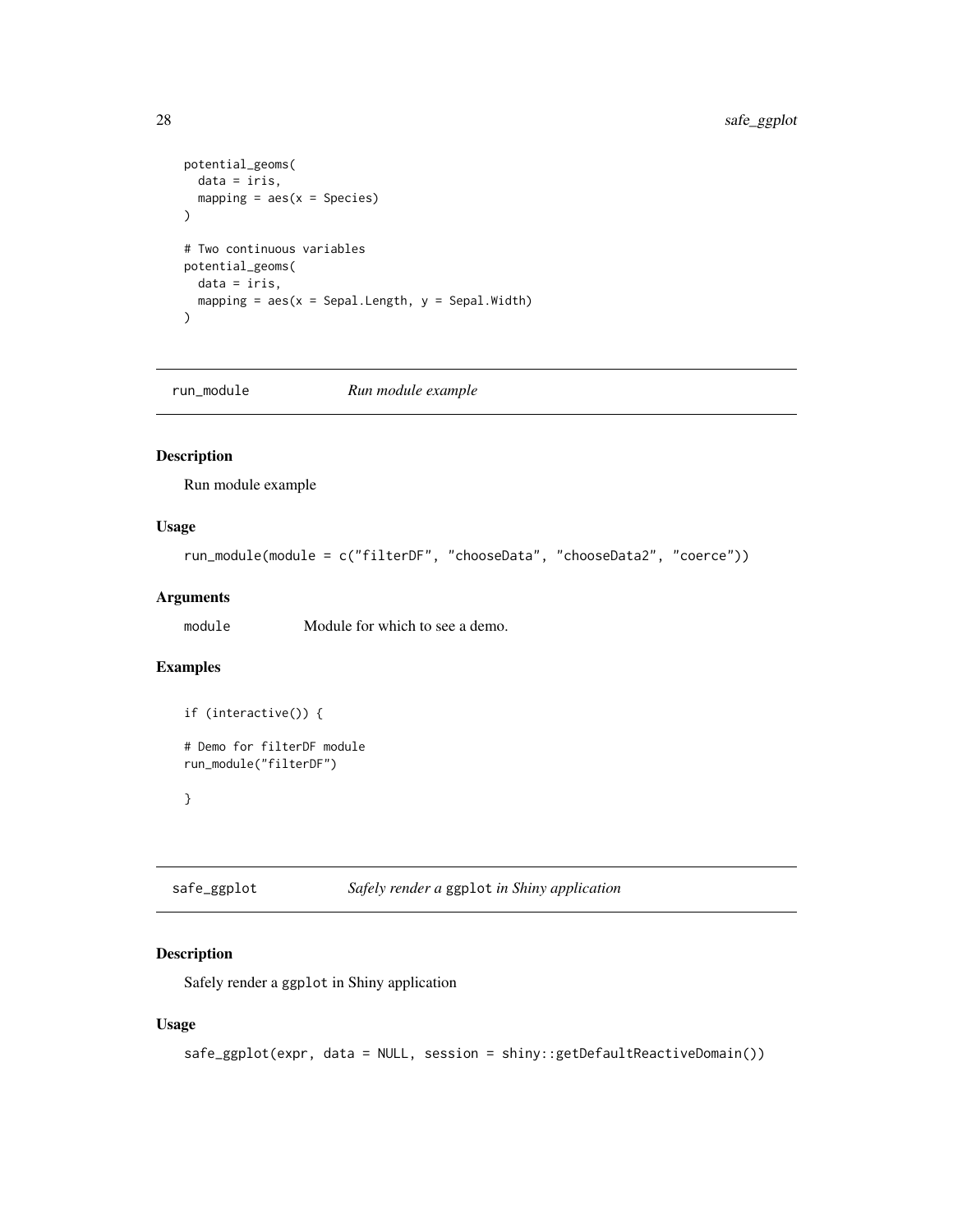#### <span id="page-28-0"></span>Arguments

| expr    | Code to produce a ggplot object.                     |
|---------|------------------------------------------------------|
| data    | Argument passed to eval_tidy to evaluate expression. |
| session | Session object to send notification to.              |

#### Value

Output of [ggplot\\_build](#page-0-0).

#### Examples

```
if (interactive()) {
 library(shiny)
 library(ggplot2)
 ui <- fluidPage(
   fluidRow(
     column(
       width = 3,
        selectInput(
         inputId = "var",
         label = "Var:",
          choices = c("Sepal.Width", "Do.Not.Exist")
        )
      ),
      column(
        width = 9,
        plotOutput(outputId = "plot")
      )
   )
 \mathcal{L}server <- function(input, output, session) {
   output$plot <- renderPlot({
      p <- ggplot(iris) +
       geom_point(aes_string("Sepal.Length", input$var))
      safe_ggplot(p)
    })
 }
 shinyApp(ui, server)
}
```
<span id="page-28-1"></span>updateDragulaInput *Update Dragula Input*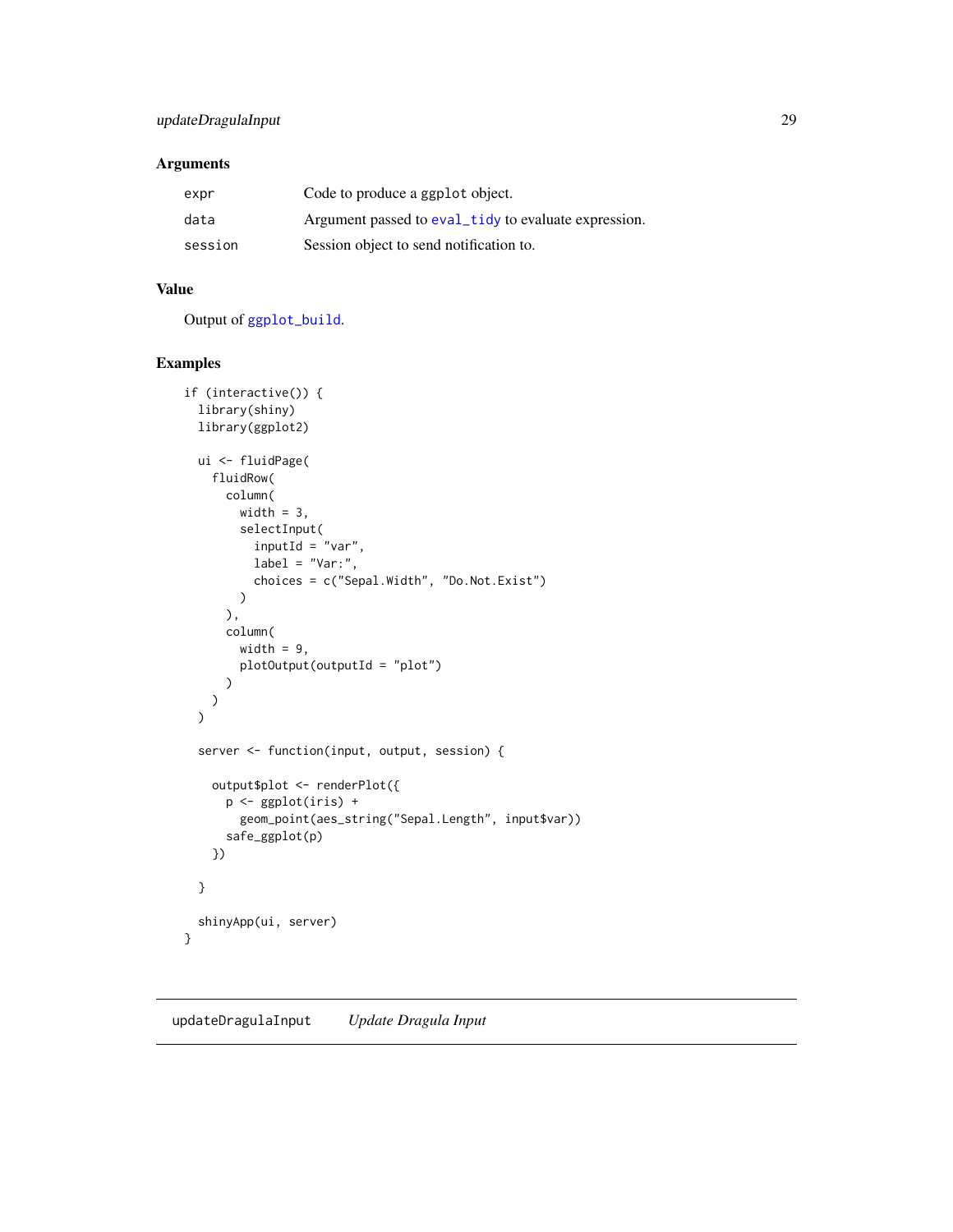#### Description

Update Dragula Input

#### Usage

```
updateDragulaInput(
  session,
  inputId,
  choices = NULL,
  choiceNames = NULL,
  choiceValues = NULL,
  badge = TRUE,
  status = "primary"
\mathcal{L}
```
#### Arguments

| session                   | The session object passed to function given to shiny Server.                                                                                                                                                                                                                                                                                                                                                                                                                                                                             |
|---------------------------|------------------------------------------------------------------------------------------------------------------------------------------------------------------------------------------------------------------------------------------------------------------------------------------------------------------------------------------------------------------------------------------------------------------------------------------------------------------------------------------------------------------------------------------|
| inputId                   | The id of the input object.                                                                                                                                                                                                                                                                                                                                                                                                                                                                                                              |
| choices                   | List of values to select from (if elements of the list are named then that name<br>rather than the value is displayed to the user). If this argument is provided, then<br>choiceNames and choiceValues must not be provided, and vice-versa. The<br>values should be strings; other types (such as logicals and numbers) will be<br>coerced to strings.                                                                                                                                                                                  |
| choiceNames, choiceValues |                                                                                                                                                                                                                                                                                                                                                                                                                                                                                                                                          |
|                           | List of names and values, respectively, that are displayed to the user in the app<br>and correspond to the each choice (for this reason, choiceNames and choiceVal-<br>ues must have the same length). If either of these arguments is provided, then<br>the other must be provided and choices must not be provided. The advantage<br>of using both of these over a named list for choices is that choice Names allows<br>any type of UI object to be passed through (tag objects, icons, HTML code, ),<br>instead of just simple text. |
| badge                     | Displays choices inside a Bootstrap badge.                                                                                                                                                                                                                                                                                                                                                                                                                                                                                               |
| status                    | If choices are displayed into a Bootstrap badge, you can use Bootstrap status to<br>color them, or NULL.                                                                                                                                                                                                                                                                                                                                                                                                                                 |

```
if (interactive()) {
library("shiny")
library("esquisse")
ui <- fluidPage(
```

```
tags$h2("Update dragulaInput"),
radioButtons(
 inputId = "update",
```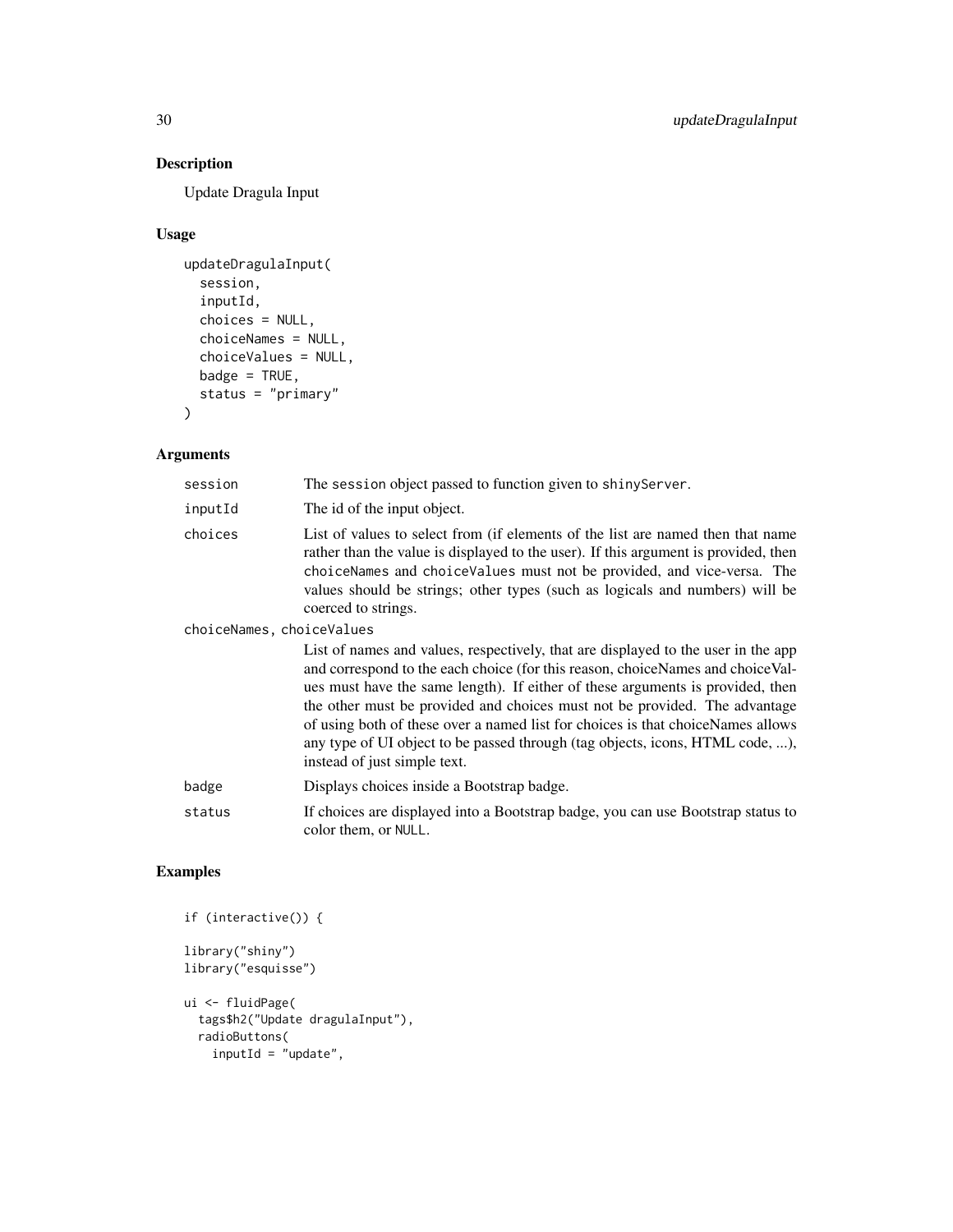```
label = "Dataset",
   choices = c("iris", "mtcars")
 ),
 tags$br(),
 dragulaInput(
   inputId = "myDad",
   sourceLabel = "Variables",
   targetsLabels = c("X", "Y", "fill", "color", "size"),
   choices = names(iris),
   replace = TRUE, width = "400px", status = "success"
 ),
 verbatimTextOutput(outputId = "result")
\mathcal{L}server <- function(input, output, session) {
 output$result <- renderPrint(str(input$myDad))
 observeEvent(input$update, {
   if (input$update == "iris") {
      updateDragulaInput(
       session = session,
       inputId = "myDad",
       choices = names(iris),
       status = "success"
      )
    } else {
     updateDragulaInput(
       session = session,
       inputId = "myDad",
       choices = names(mtcars)
      )
   }
 }, ignoreInit = TRUE)
}
shinyApp(ui, server)
}
```
<span id="page-30-1"></span>updateDropInput *Change the value of a drop input on the client*

#### Description

Change the value of a drop input on the client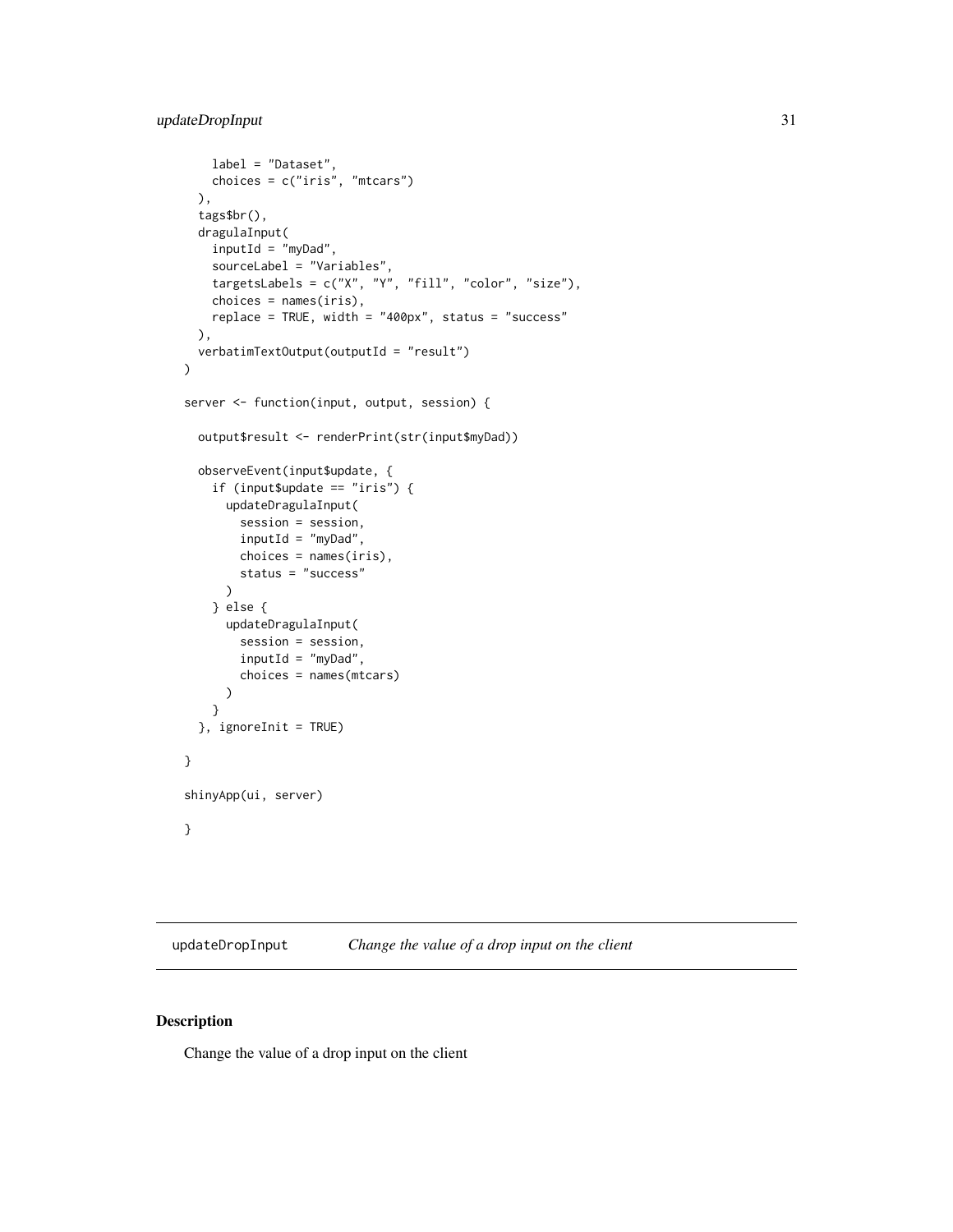#### <span id="page-31-0"></span>Usage

updateDropInput(session, inputId, selected = NULL, disabled = NULL)

#### **Arguments**

| session  | The session object passed to function given to shiny Server. |
|----------|--------------------------------------------------------------|
| inputId  | The id of the input object.                                  |
| selected | The initially selected value.                                |
| disabled | Choices (choices Values) to disable.                         |

#### See Also

[dropInput](#page-4-1)

```
if (interactive()) {
 library(shiny)
 library(esquisse)
 myChoices <- tagList(
   list(icon("home"), style = "width: 100px;"),
   list(icon("flash"), style = "width: 100px;"),
   list(icon("cogs"), style = "width: 100px;"),
   list(icon("fire"), style = "width: 100px;"),
   list(icon("users"), style = "width: 100px;"),list(icon("info"), style = "width: 100px;")
 \lambdaui <- fluidPage(
    tags$h2("Update Drop Input"),
   fluidRow(
     column(
       width = 6,
       dropInput(
         inputId = "mydrop",
         choicesNames = myChoices,
         choicesValues = c("home", "flash", "cogs", "fire", "users", "info"),
         dropWidth = "220px"),
       verbatimTextOutput(outputId = "res")
     ),
     column(
       width = 6,
        actionButton("home", "Select home"),
        actionButton("flash", "Select flash"),
        actionButton("cogs", "Select cogs"),
        actionButton("fire", "Select fire"),
       actionButton("users", "Select users"),
```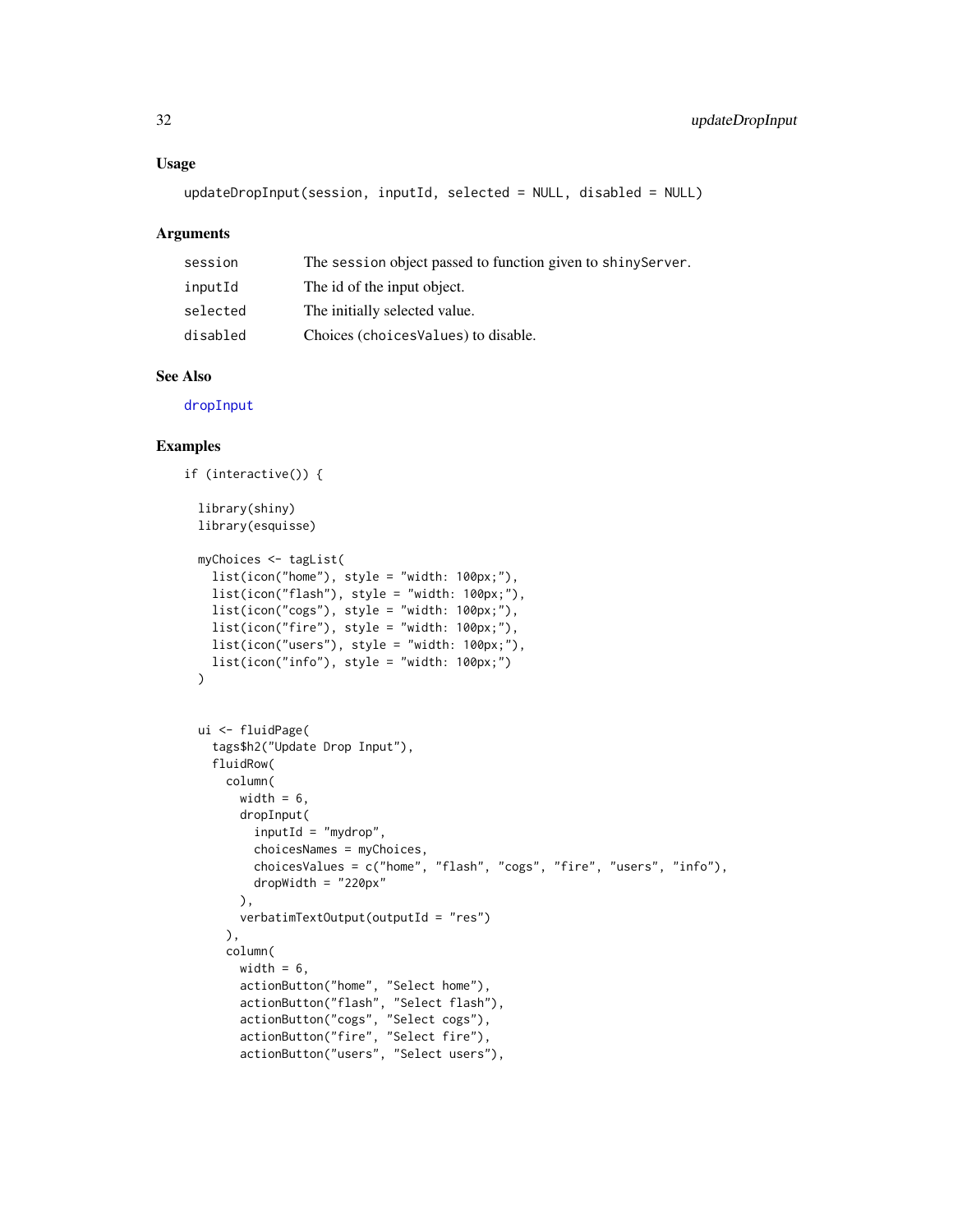```
actionButton("info", "Select info"),
      checkboxGroupInput(
        inputId = "disabled",
        label = "Choices to disable",
        choices = c("home", "flash", "cogs", "fire", "users", "info")
      ),
      actionButton("disable", "Disable")
    )
 )
\lambdaserver <- function(input, output, session) {
  output$res <- renderPrint({
    input$mydrop
  })
  observeEvent(input$home, {
    updateDropInput(session, "mydrop", "home")
  })
  observeEvent(input$flash, {
    updateDropInput(session, "mydrop", "flash")
  })
  observeEvent(input$cogs, {
    updateDropInput(session, "mydrop", "cogs")
  })
  observeEvent(input$fire, {
    updateDropInput(session, "mydrop", "fire")
  })
  observeEvent(input$users, {
    updateDropInput(session, "mydrop", "users")
  })
  observeEvent(input$info, {
    updateDropInput(session, "mydrop", "info")
  })
  observeEvent(input$disable, {
    if (!is.null(input$disabled)) {
      updateDropInput(session, "mydrop", disabled = input$disabled)
    } else {
      updateDropInput(session, "mydrop", disabled = character(0))
    }
 })
}
shinyApp(ui, server)
```
}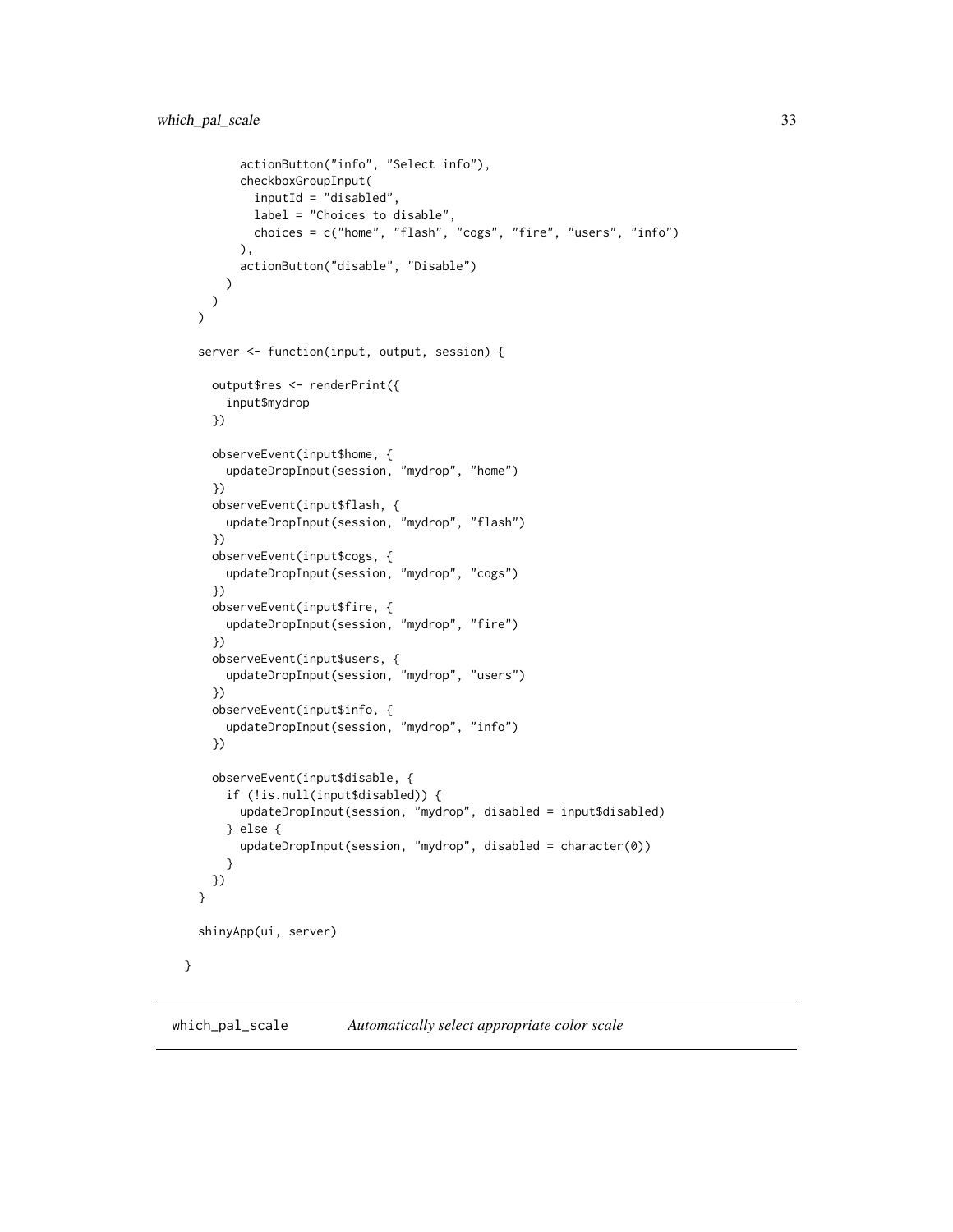#### Description

Automatically select appropriate color scale

#### Usage

```
which_pal_scale(
 mapping,
 palette = "ggplot2",
 data = NULL,fill_type = c("continuous", "discrete"),
 color_type = c("continuous", "discrete")
)
```
#### Arguments

| mapping    | Aesthetics used in ggplot.                                                        |
|------------|-----------------------------------------------------------------------------------|
| palette    | Color palette                                                                     |
| data       | An optional data. Frame to choose the right type for variables.                   |
| fill_type  | Scale to use according to the variable used in fill: "discrete" or "continuous".  |
| color_type | Scale to use according to the variable used in color: "discrete" or "continuous". |

#### Value

a list

library(ggplot2)

```
# Automatic guess according to data
which_pal_scale(
  mapping = aes(fill = Sepal.length),palette = "ggplot2",
  data = iris
)
which_pal_scale(
  mapping = aes(fill = Species),
  palette = "ggplot2",
  data = iris
\mathcal{L}# Explicitly specify type
which_pal_scale(
  mapping = aes(color = variable),
  palette = "Blues",
  color_type = "discrete"
\overline{\phantom{a}}
```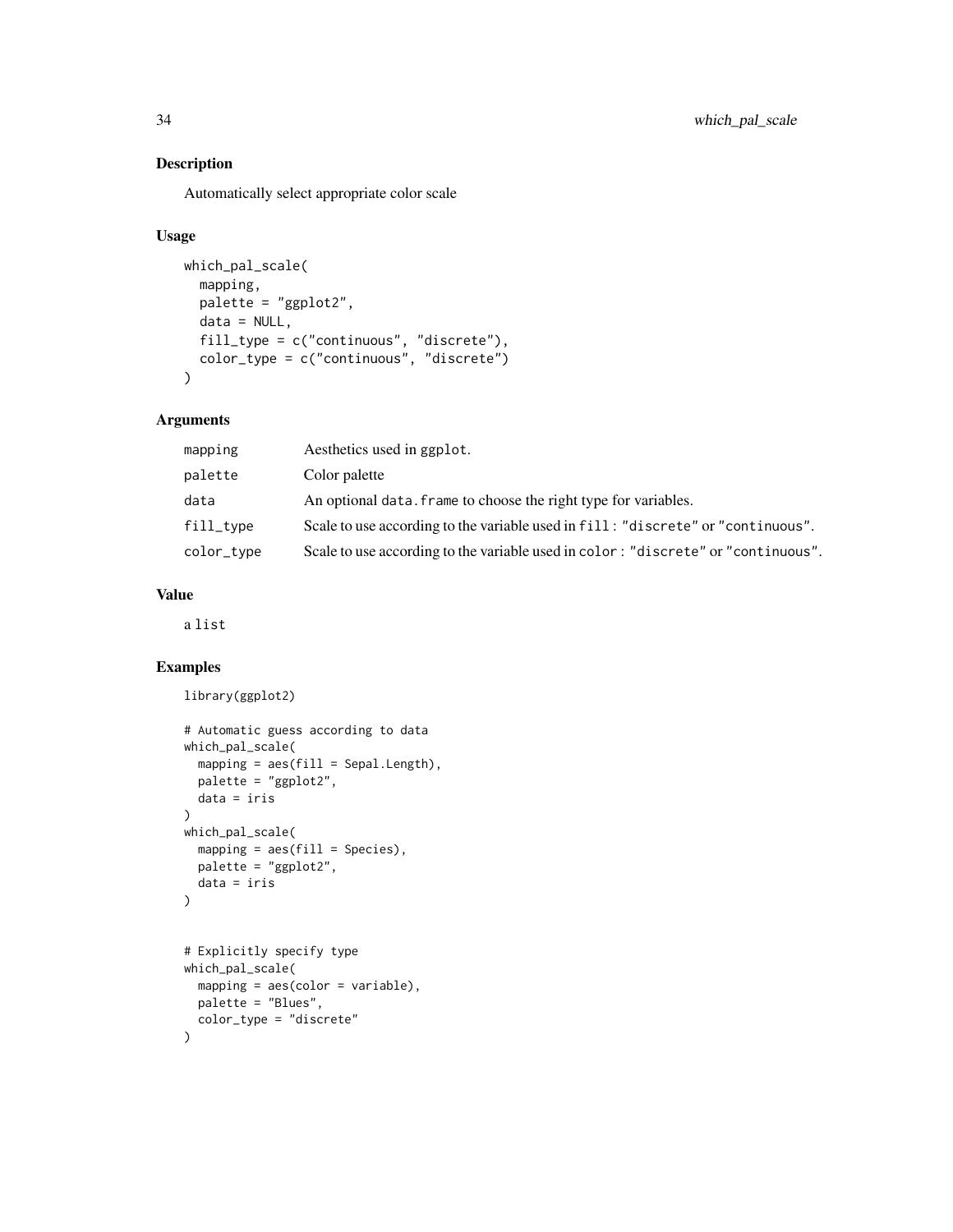which\_pal\_scale 35

```
# Both scales
which_pal_scale(
mapping = \arccos (color = var1, fill = var2),
 palette = "Blues",
 color_type = "discrete",
 fill_type = "continuous"
\lambda
```